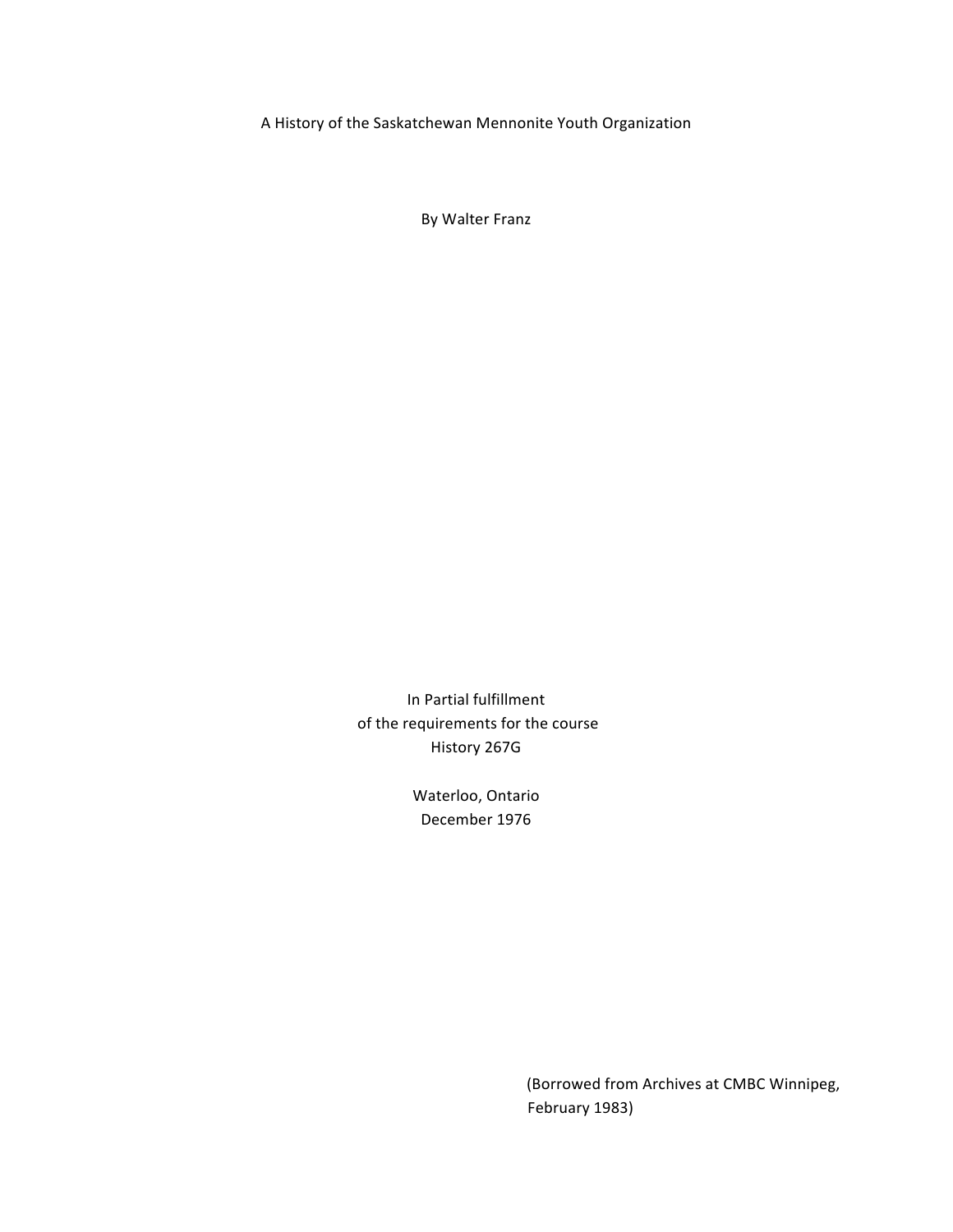### **Introduction**

In the Fall of 1959, the Conference of Mennonites of Saskatchewan became the Conference organization of the congregations of Saskatchewan affiliated with the Conference of Mennonites in Canada and in turn with the General Conference Mennonite Church of North America. Prior to this time these congregations were unified by two other provincial organizations, namely, The Minister's and Deacon's Conference and The Saskatchewan Mennonite Youth Organization.

It is significant that some of the congregations now holding membership in the Saskatchewan Conference owe their existence, at least in part, to a Mennonite Youth Movement that swept through the General Conference Mennonite communities beginning in 1958. It is also true that much of the program and many of the institutions of the present day Conference of Mennonites of Saskatchewan (COMOS) arose out of the Mennonite Youth Society of Saskatchewan.

In seeking to understand the present shape of the Saskatchewan Conference, it is necessary to trace at least part of its development through the history of the Mennonite Youth Society of Saskatchewan. This history makes an interesting study in itself and stands as a significant movement independent of its relationship to COMOS.

It is to this history that I now turn. It has been my intention to trace as accurately as possible the origin and development of this Youth Society, later referred to as the Saskatchewan Mennonite Youth Organization. I have further endeavoured to reflect something of the dynamic spirit of this movement. How well I have succeeded will be for the reader to determine.

### A. FROM HOT-DOG STAND TO ONE-HALF MILLION DOLLAR VENTURE

In 1938 a group of young people interested in the work of the General Conference Mennonite Church operated a hot-dog stand at the tri-annual sessions in Saskatoon.<sup>1</sup> While listening to the reports and discussions of a special session of the Young People's Union, this small but visionary group conceived the notion of a related organization in Saskatchewan. Further inspiration and direction was given by Olin Krehbiehl of Berne, Indiana, president of the Young People's Union of the General Conference Mennonite Church.<sup>2</sup>

<sup>&</sup>lt;sup>1</sup> "Remarkable Growth of S.M.Y.O.," The Canadian Mennonite, Apr. 2, 1954, p.3. <sup>2</sup> "Mennonite Youth Organization," The Mennonite Encyclopedia, III, 643.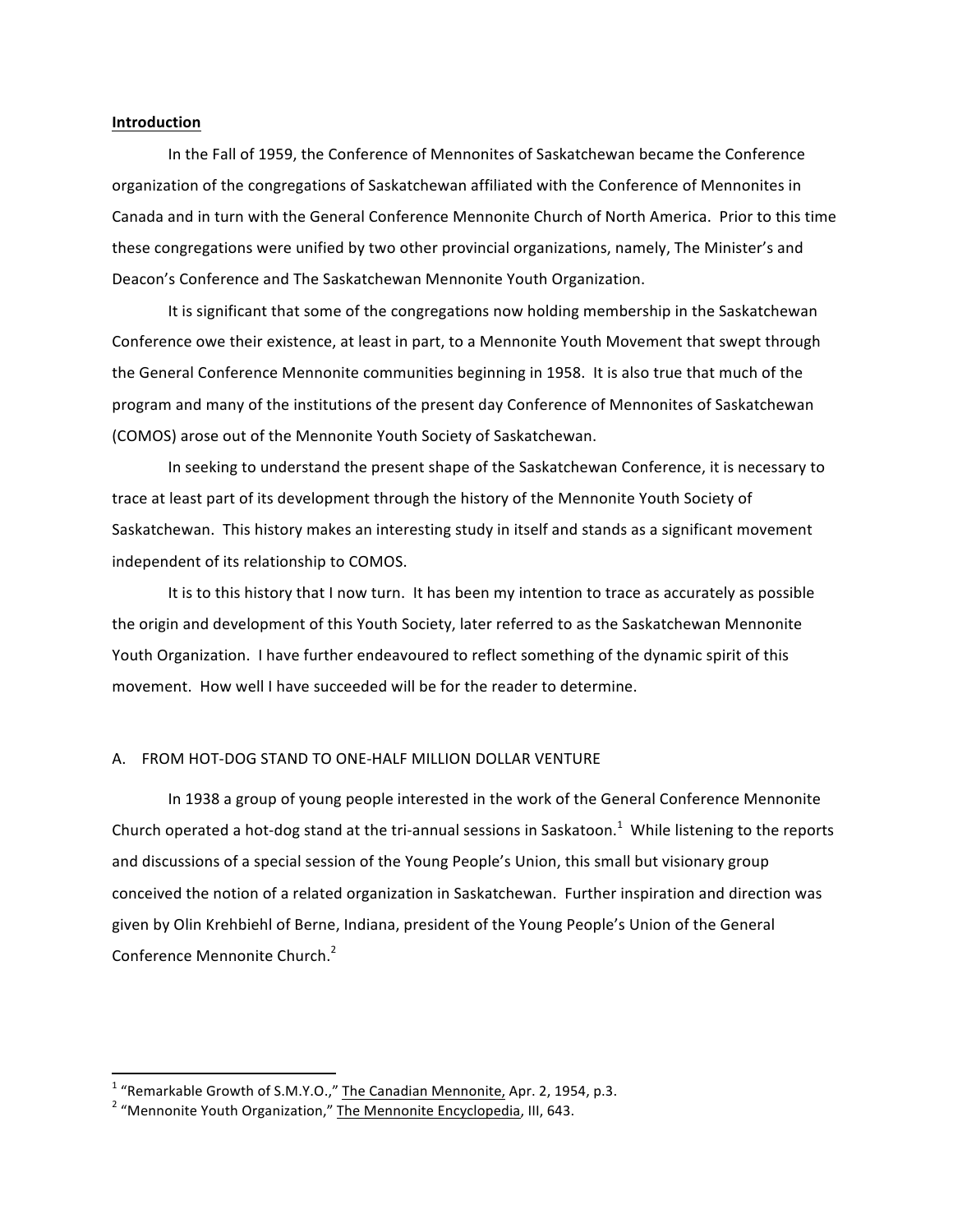It should, however, not be supposed that these conference sessions were the first or only factor pertaining to the developments of what finally came to be called to Saskatchewan Mennonite Youth Organization. There appear to be at least three other elements involved in this movement.

Firstly, the Christian Endeavour Committees were thriving, youth centered organizations in the Mennonite Congregations in Saskatchewan. There is recorded of at least one meeting of all these Endeavour Committee's prior to the 1938 General Conference sessions. This meeting is recorded in Sept. 25, 1936 issue of <u>Der Bote.<sup>3</sup></u> Representation at the annual sessions of the Mennonite Youth Society in the early years of its existence came via the local Christian Endeavour Committees. In 1946 a total of 56 Endeavour groups were represented in the form of one delegate for every fifty members.<sup>4</sup>

Secondly, it is evident that leadership played a major role in the organization and in the character if this new movement. Early leadership in Rosthern area came primarily from Rev. J. C. Schmidt, Rev. Isaac Epp, and Mr. Henry W. Friesen. In the southern part of the province the three men giving initial impetus to the youth movement were Rev. Valentine Nickel, Rev. Hans Dyck and Rev. Isaac Derksen. The secretary of the General Conference Mennonite Church Home Mission Board, A.J. Neuenschwander assessed this leadership in the following manner: "When it comes to faith in God and courage to undertake great things for the Lord, these men stand well in the ranks of the heroes of Bible times."<sup>5</sup> Although other young men provide leadership in the origin and development of this youth organisation, these men provided intense and stable leadership for at least a decade.

One person in particular stands out in the history of the organization. Henry W. Friesen remained actively involved in the youth movement from the time of the hot-dog stand in 1938 until the Youth Farm holdings were transferred to the Conference of Mennonites of Saskatchewan in 1964.

This man's vision, enthusiasm and passion for mission work and his ability to solicit funds for youth projects, and in particular for the Mennonite Youth Farm, were instrumental in the success of these ventures. Mr. Friesen's simple faith and perseverance inspired others to become involved in projects of the Saskatchewan youth movement. Continually, he attributed the growth of this work to God's constant guidance and help. When, at an annual meeting on March 27, 1954 the growth of the Saskatchewan Mennonite Youth Organization reviewed, Henry made the comment: "We never started

 $\frac{3}{\sqrt{10}}$  Der Bote Index, p. 113.<br>  $^4$  Isaac Epp, "Youth Organizations in Canada", <u>The Mennonite,</u> May 7, 1948, p. 11.<br>  $^5$  A.J. Neuenschwander, "The Saskatchewan Retreats", <u>The Mennonite</u>, Aug. 21, 1940, pp. 9-10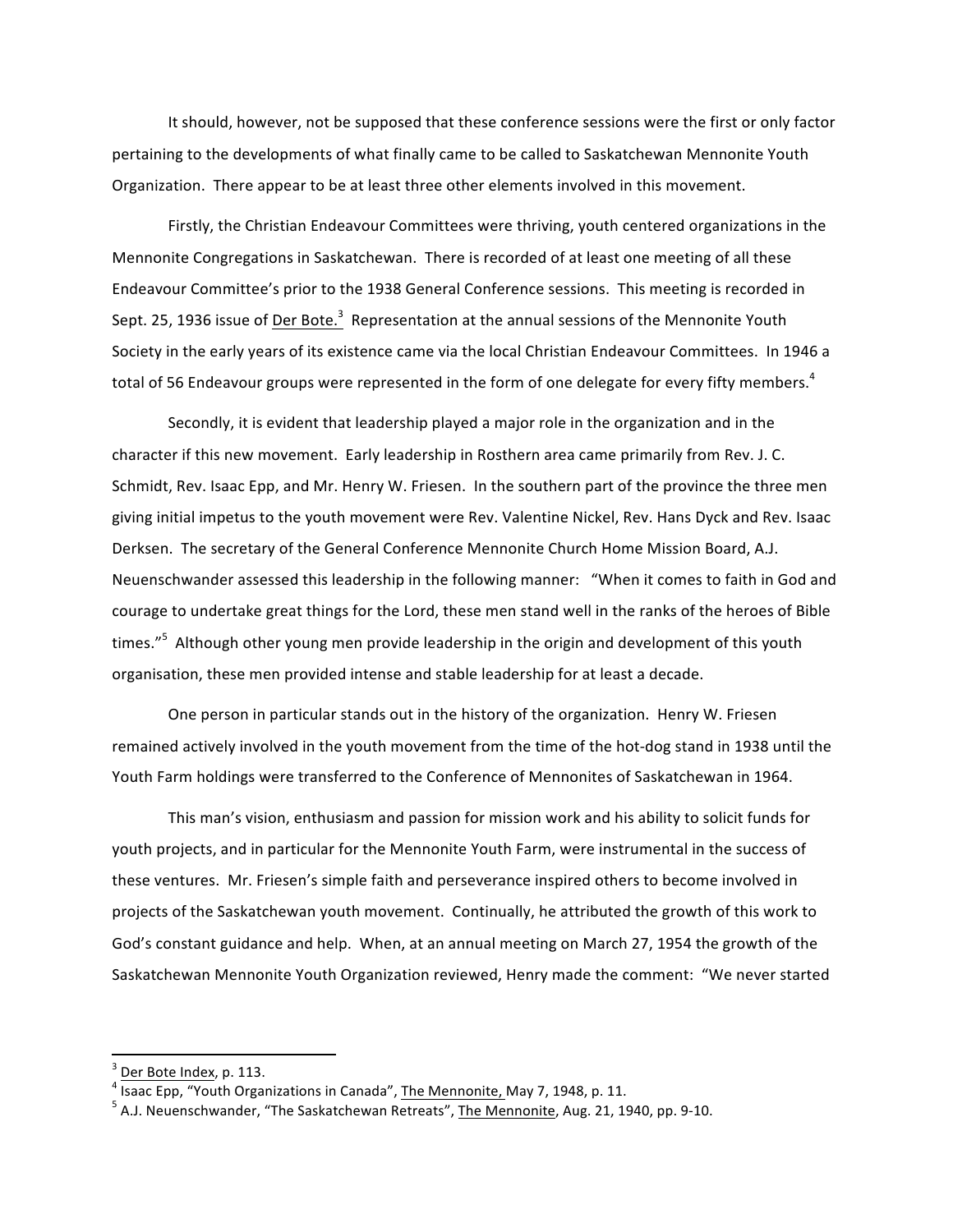anything without prayer."<sup>6</sup> Rev. John G. Rempel was convinced that Friesen was the "leader, initiator and soul of the Youth Farm."<sup>7</sup> The Youth Farm itself was center around which the youth movement revolved. It is true that Henry Friesen for the sake of this work and His Lord became in turn an administrator, a farmer, a chaplain, a father to orphan children, an orderly, a solicitor of funds, and a camp organizer. In a very real sense he became all things to a number of people for the benefit of their salvation. 

Thirdly, it was out of the English-German Academy at Rosthern, The Rosthern Bible School and the Swift Current Bible Institute that leadership and inspiration came. The early leadership most definitely represented the faculty and students of these institutions. Out of the context of biblical studies, Anabaptist-Mennonite studies, and the promotion of missions and revivalism a sense of being a part of a God-movement arose that enveloped all the General Conference Mennonite communities of Saskatchewan, opened new horizons for missions and service in the province, influenced youth programs in Canada and the U.S.A and sent missionaries to Japan and India. It would be inaccurate to suggest that this spirit of revivalism originated with the Bible schools. The converse is likely nearer the truth, however, these schools fostered this spirit and channelled it through instruments within the Mennonite churches.

The youth movement arising out of the 1958 General Conference sessions, and inspired by the afore-mentioned factors became a large and influential movement in the province involving a labour in which hundreds of people became actively involved. Within fifteen years of its official organization it became a financial institution with net assets amounting to between 300 and 400 thousand dollars and with an annual financial overturn of over one quarter of a million dollars. $8$ 

# B. "YOUR YOUNG MEN SHALL SEE VISIONS"<sup>9</sup>

Behind a movement there lies inevitably a spirit, a vision which becomes embodied in an evolving organization or institution. The vision inspiring the creation of the Saskatchewan Mennonite Youth Organization was a united youth for Christ responsible for fostering spirituality within the

 $^6$  "Remarkable Growth" p. 3<br> $^7$  John G. Rempel, "Bist du Gewachsen, Kind?", The Y. F. Messenger, March, 1949, p. 11.

Frampel, C. Rempel, C. Remonsten, March, 2018, 2018, 2018, 2018, 2018, 2018, 2019, 2018, 2019, 2018, 2019, 201

 $^9$  The Holy Bible, The Revised Standard Version, Grand Rapids, 1946-1952, Acts 2:17.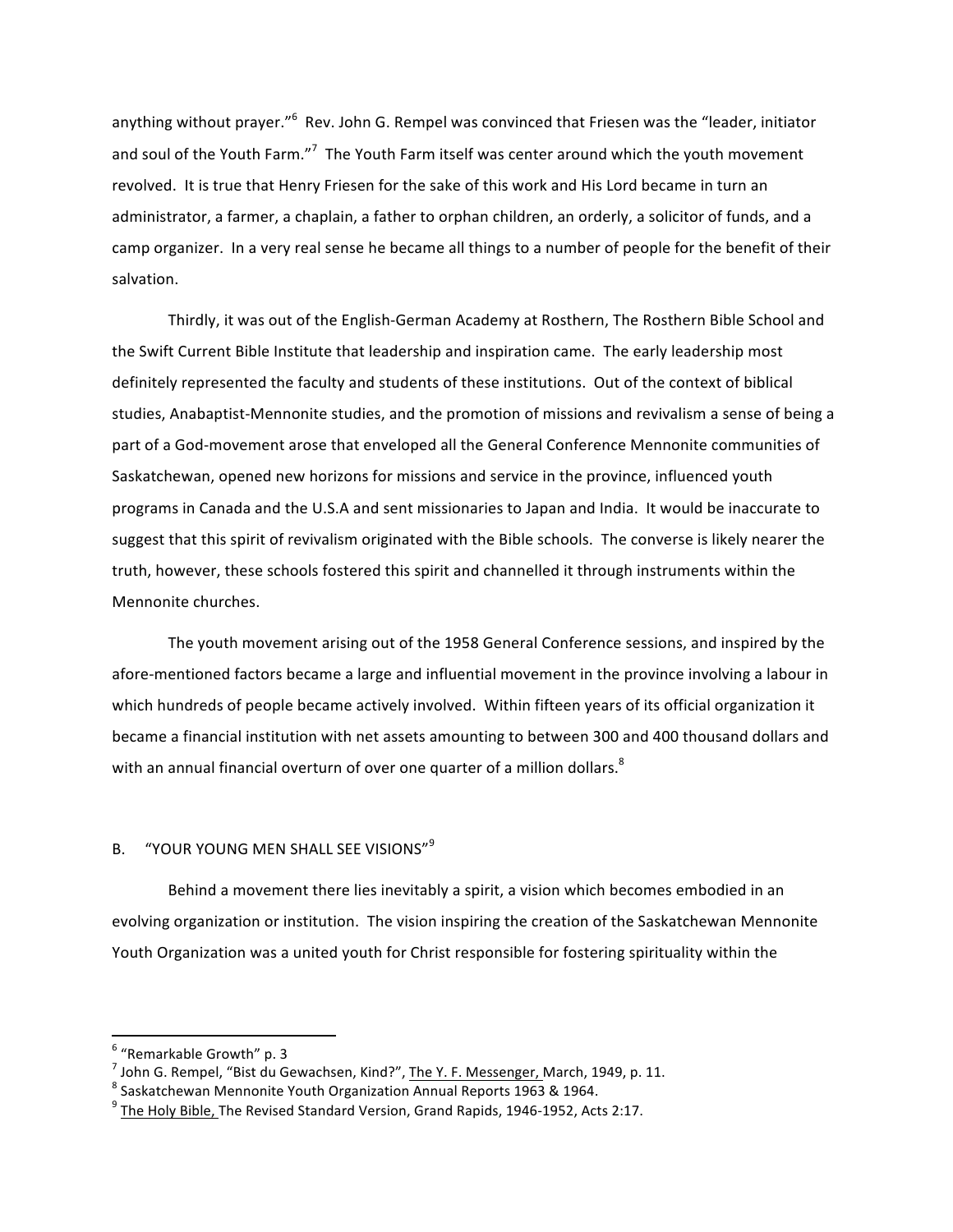movement, mobilizing Christian youth for service within the context of the General Conference Mennonite Churches in Saskatchewan.

At a spring meeting in 1940, the spirituality and the vitality of the youth movement became visualized was compared to the Old Testament figures of Daniel and his friends. Henry W. Friesen indicated that these faithful Old Testament figures constituted the first Christian youth organization.<sup>10</sup>

In addition to this type of vision, there was a goal of injecting a Conference into Saskatchewan Mennonite youth. Homer Janzen, active within the early years of the Saskatchewan Mennonite Youth Organization (S.M.Y.O.), makes this statement concerning the General Conference Mennonite Church: "We have everything that any other denomination offers, and more." $^{11}$ 

The new youth society within the conference context was to find its meaning in missions and service. A verse often quoted in the period of inception and development in the 1940's was the following: "For the son of man came to seek and to save the lost." $^{12}$  The hymn that was repeatedly used was related to this text: "Die Sach ist Dein, Herr Jesu Christ." (The Work is Thine, O Christ our Lord)<sup>13</sup>

Armed with such visions and intentions, representative youth at a meeting at the Canadian Conference sessions in Waldheim in 1940 elected the first committee composed of: Rev. J. C. Schmidt, chairman; Henry W. Friesen, vice-chairmen; and Rev. Paul Schroeder, secretary. A constitution as now prepared and presented for adoption at a special meeting at the 1941 Canadian Conference sessions in Laird.<sup>14</sup> The name given to this fledging organization, linked to the Young People's Union of the General Conference Mennonite Church, was: The Mennonite Youth Society of the Conference of Mennonites in Canada: Saskatchewan Division.<sup>15</sup> Most often it was simply referred to as the Mennonite Youth Society.

The vision, however, extended beyond a committee and an organization. A place was necessary to give this vision concreteness and reality. Even while a constitution was being prepared in 1940, prayers were uttered for a suitable headquarters facility. The dominion Experimental Farm just outside the town of Rosthern became the symbol of an ideal place for youth work and a centre from which to reach out with acts of Christian service and with words of proclamation.

<sup>&</sup>lt;sup>10</sup> Die Jugendecke, <u>Der Bote,</u> July 24, 1940, p.6. 11 Homer of Mennonites of Canada, Saskatchewan Division,"<br><sup>11</sup> Homer Janzen, "Mennonite Youth Society of the Conference of Mennonites of Canada, Saskatchewan Division," Winnipeg, May 24, 1949, p. 3.<br><sup>12</sup> The Holy Bible, Luke 19:10.

<sup>&</sup>lt;sup>13</sup> Die Jugendecke, <u>Der Bote</u>, July 24, 1940, p. 5.<br><sup>14</sup> Janzen, p. 3.<br><sup>15</sup> Janzen, p. 4.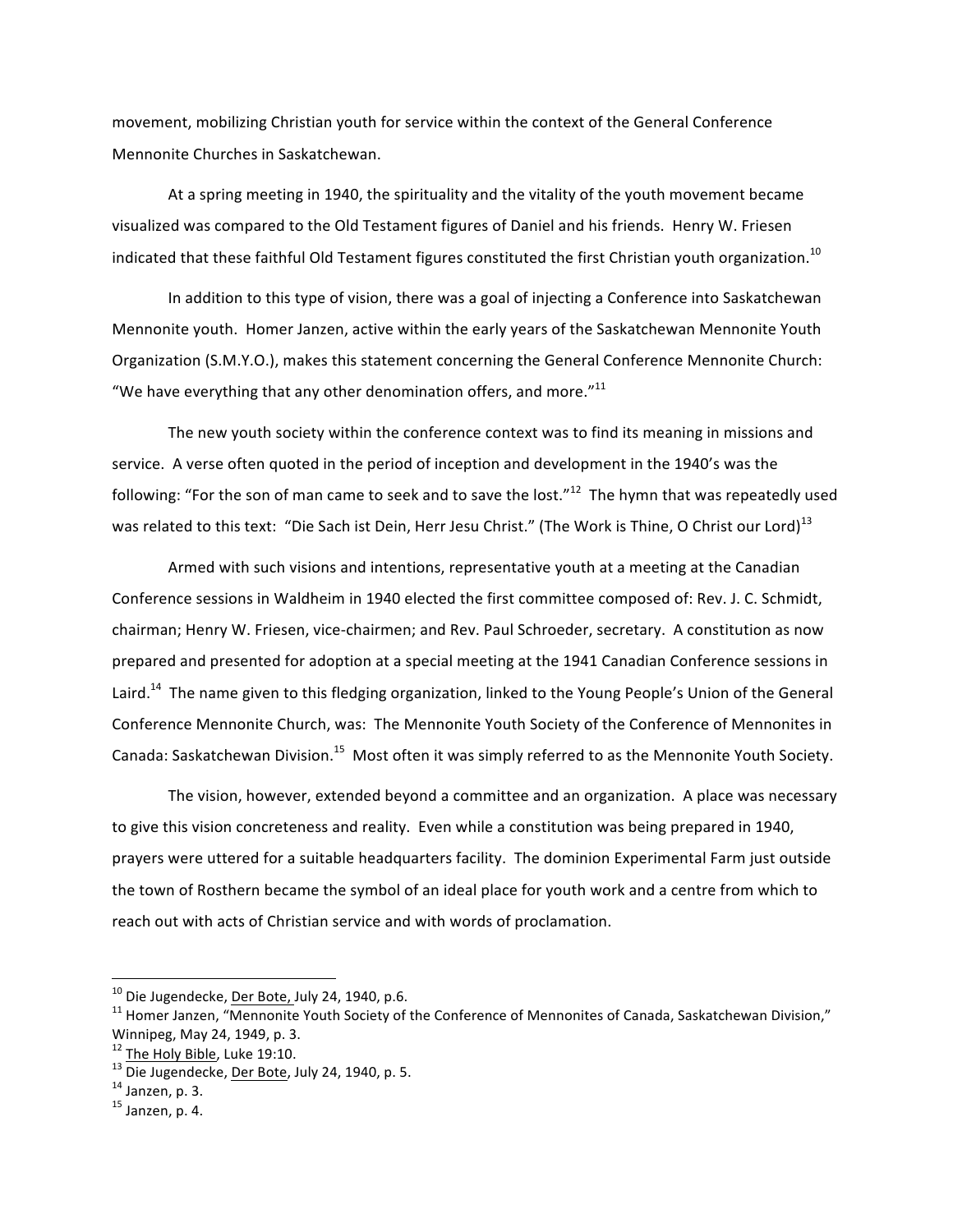#### C. THE MENNONITE YOUTH FARM

The Dominion Experimental Farm at Rosthern was opened 1909. Over the years it developed a reputation for having the finest dairy herd in Saskatchewan, as well as, a superior herd of Yorkshire swine. Horticulture and field work also became specialties. The Experimental Farm yard became a veritable park with beautiful lawns, hedges and numerous varieties of trees including an orchard.

In 1939 this Farm fell subject to the spending cuts made necessary by the events of World War II and was, therefore, closed. This valuable piece of property now became saleable and among the interested buyers was the newly formed Mennonite Youth Society

The Experimental Farm consisted of 640 acres of well-fenced land plus five dwellings, all with electricity and running water, a horse barn for 20 horses, a 24 cow capacity dairy barn, chicken and brooder houses, hog barns, a machine shed, and a large granary with a built in elevator. This site with its facilities was, according to chairman Jacob C. Schmidt, exactly what the Mennonite Youth Society (M.Y.S.) needed: "We feel that it is very essential to have a place for an orphan home, Bible school, Retreats and a site where our own youth activities could be centralized. This farm is ideal for such activities."<sup>16</sup> It should be pointed out, also, that chairman Schmidt was also a teacher in the Rosthern Bible School.

A special session of prayer was devoted to this concern at the first Sask. Youth retreat held of the very grounds in question in June of 1941. No doubt the aspirations of owning this property became very intense through the annual retreats of 1941-1943. I do not believe that it is out of place to suggest that for many of the General Conference Mennonites in Saskatchewan, the Experimental Farm land, subsequently the Mennonite Youth Farm, became Holy Ground.

Active correspondence with Dominion Government officials regarding the purchase of the Experiment Farm began in 1942. It was soon evident that a number of individuals also had aspirations to acquire this highly valued piece of real estate. Some of these individuals tendered prices considerably in excess of the actual sale price. The decision to sell, however, was made in favour of the Mennonite Youth Society for reasons by agriculture Minister J.C. Gardiner: "In the type of work you have outlined it would seem that the Farm could be used to very good advantage, and it is because of that consideration that we would be prepared to consider its sale at this time." $17$  By this time the uses for which the Experimental Farm was to bought had been articulated more fully. This Farm was to become the

<sup>&</sup>lt;sup>16</sup> J.C. Schmidt, "Where are the Men?" <u>The Mennonite,</u> Oct. 26, 1943, p. 9. <sup>17</sup> Die Jugendecke, Der Bote, Apr. 17, 1946, p. 6.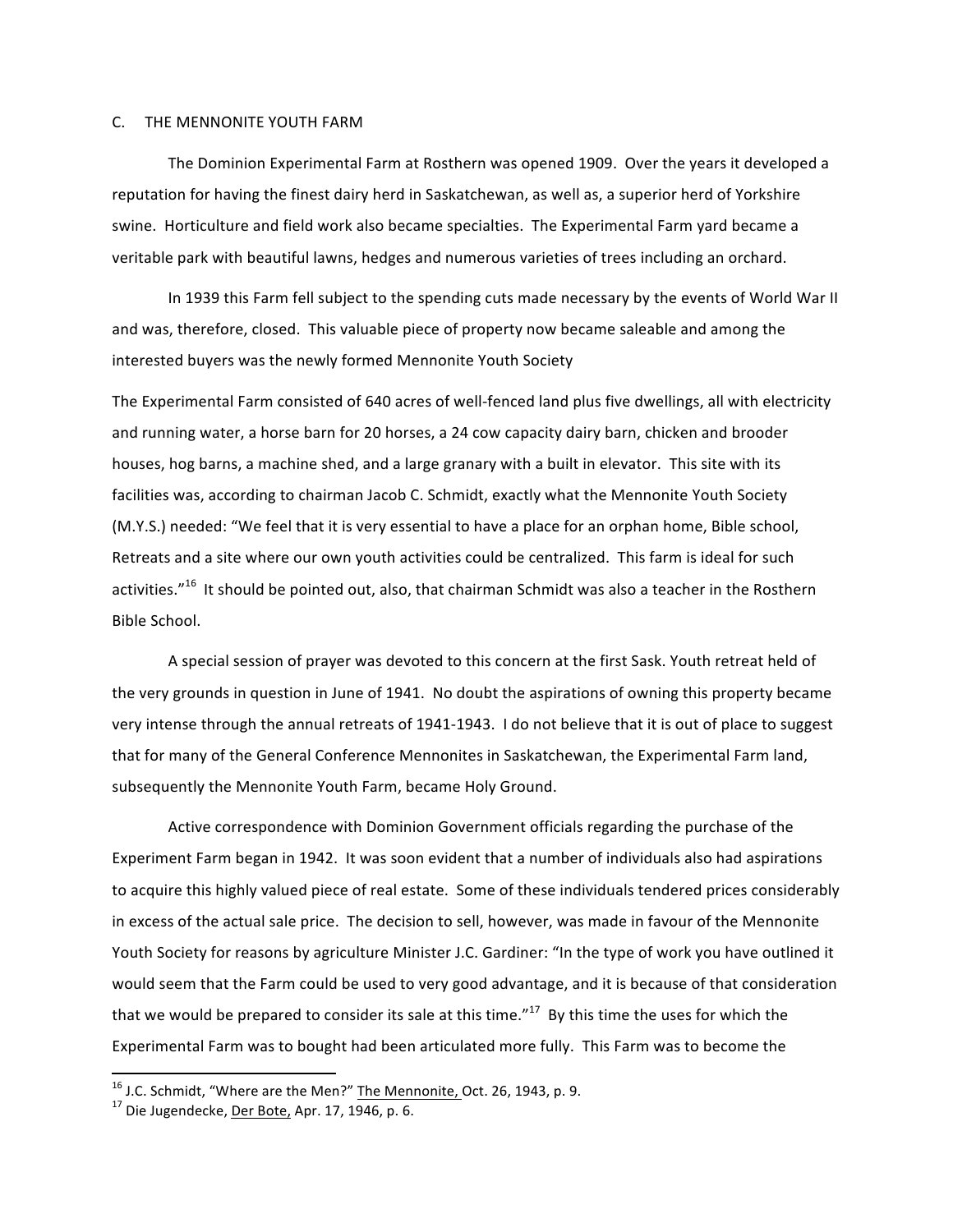location where the Mennonite Youth Society would hold its annual retreats and song festivals, have its central offices, and found an orphan's home. In addition to this, the farm itself was to be instrumental in the calling, preparation and support of Daily Vacation Bible School workers, evangelists and missionaries. There was the suggestion that in some way the Farm might serve the entire serve the entire Canadian Conference Mennonite constituency.

The Dominion Government, through the Hon. James Gardiner, extended a most reasonable offer to the MYS. The Government was willing to sell the Experimental Farm for a price of \$20,000 with a down payment of \$5,000. The remaining \$15,000 was to be submitted in equal payments over a three-year period. Not only were these terms offered on an interest free basis, but a 5% discount would be in effect for each instalment payment which would be submitted in advance of the due date. The purchase agreement was made in December, 1943 with the contract of sale becoming official in February, 1944.

The Mennonite Youth Society was most anxious to accept the very generous offer of the Federal Government. MYS leaders were well aware of the fact that the Farm buildings alone had cost the government \$60,000 to erect.<sup>18</sup> Now began an appeal for funds which not only extended throughout Saskatchewan but included the whole General Conference constituency. J. Winfield Fretz, after a visit to the Experimental Farm in the August of 1943, wrote an article in the General Conference Mennonite Church's communication vehicle, The Mennonite, in which he advocated generous support for the purchase of the Farm. An incentive, he indicated, was the favourable rate exchange making each American dollar worth an additional ten cents in Canadian currency.<sup>19</sup> Financial support for this venture came from Mennonites throughout Saskatchewan in particular. Although his was considered to be a youth project, it was the adults who supported it with their finances.

The \$5,000 down payment was duly made and the title to this property registered in the name of the Conference of Mennonites in Canada. Only in 1963 was the title transferred to the Conference of Mennonites of Saskatchewan. The remainder of the purchase price was repayed, slightly ahead of schedule, by October of 1946. The value of this property for the visibility of a youth program in the province of Saskatchewan can hardly be estimated. Predictably the Farm now bore the name "Mennonite Youth Farm" and it indeed became the centre of activity for the MYS for several decades.

<sup>&</sup>lt;sup>18</sup> "The Mennonite Youth Organization." P. 6.<br><sup>19</sup> J. Wirfield Fretz, "Help the Mennonite Young People In Canada", <u>The Mennonite</u>, Nov. 23, 1943, p. 9.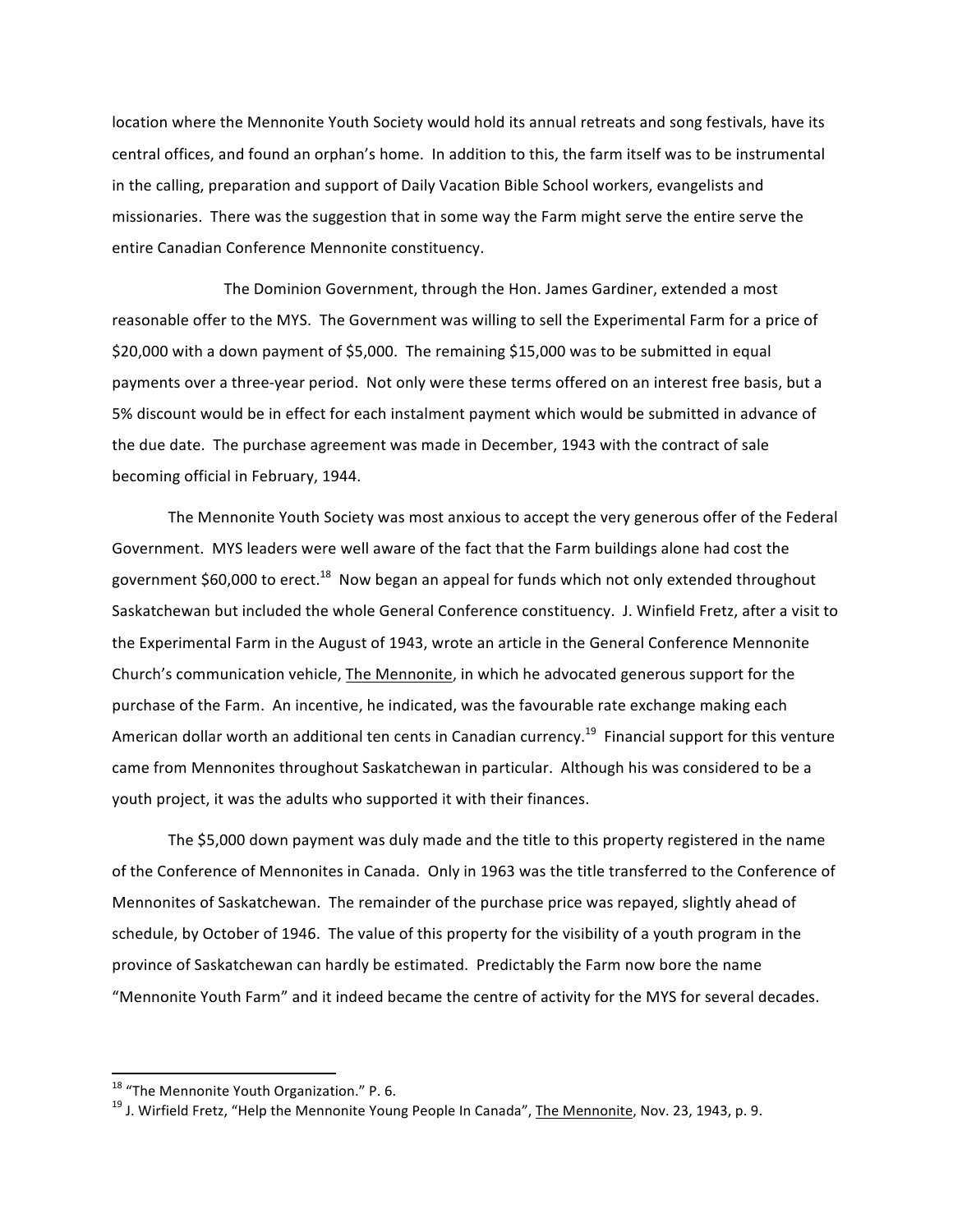The Youth Farm had been purchased for mission work and it was clearly the intention for the MYS committee to carry out that aim. The earliest plans were to conduct youth retreats of the Farm grounds and to found an orphanage. Retreats were being conducted annually in 1941. Almost immediately upon purchase of the Farm solicitation of funds for the development of a children's home began. In the course of this process, however, the committee became convinced that a nursing home for the elderly and those with terminal illness was a more pressing need.

In the summer of 1944 after a dedication service at the youth retreat, the Invalid Home was opened. The largest home on the Farm had been converted for this purpose and it now housed eight patients. This structure was gradually expanded until the capacity totalled over fifty beds. Chaplaincy services, as well as regular Sunday morning worship services, were a part of the spiritual care provided for the guests. Despite inadequate facilities and lack of staff, or untrained staff, this facility met a very definite need. A spirit of loving concern may have more than compensated for the weaknesses in facilities and trained workers. More often than not there was a waiting list composed of those needed this care but could not be accommodated due to lack of room.

The cost of operating the Invalid Home was initially borne to a large extent by the quests themselves. In 1945 the fee was \$30,00 per month for each guest. This was subsidized by an additional dollar or two by the MYS. The Invalid Home was replaced by the ultra-modern Mennonite Nursing Home on the same Youth Farm Grounds in 1968. This new facility had a capacity of sixty-eight beds.

The Invalid Home often provided extended care for those who could no longer look after their own basic needs. Some were deaf, others blind, many bedridden and unable to feed themselves. Henry W. Friesen arrived at this explanation for the suffering and the ministry of the Invalid Home in response to this suffering: "God wants to see what we Christians will do. I believe God has given us a mission field where we are to be the good Samaritan." $20$ 

The wide-spread need for nursing care seemed to warrant another Invalid home in the southern part of the province. Under the auspices of the Youth Farm a large building was purchased in the town of Herbert. The very reasonable purchase price of \$3,000 was paid to Dr. Clamon of Swift Current. Following an opening service of August 12, 1951 the Herbert Invalid home began its ministry.<sup>21</sup> Its history also depicts continual growth and expansion into new facilities and a fairly stable program to the present time.

<sup>&</sup>lt;sup>20</sup> Henry W. Friesen, "Youth Farm Project," The Y.F. Messenger, Oct., 1947, p. 12.  $^{21}$  M.Y.S. Annual Resports, 1951.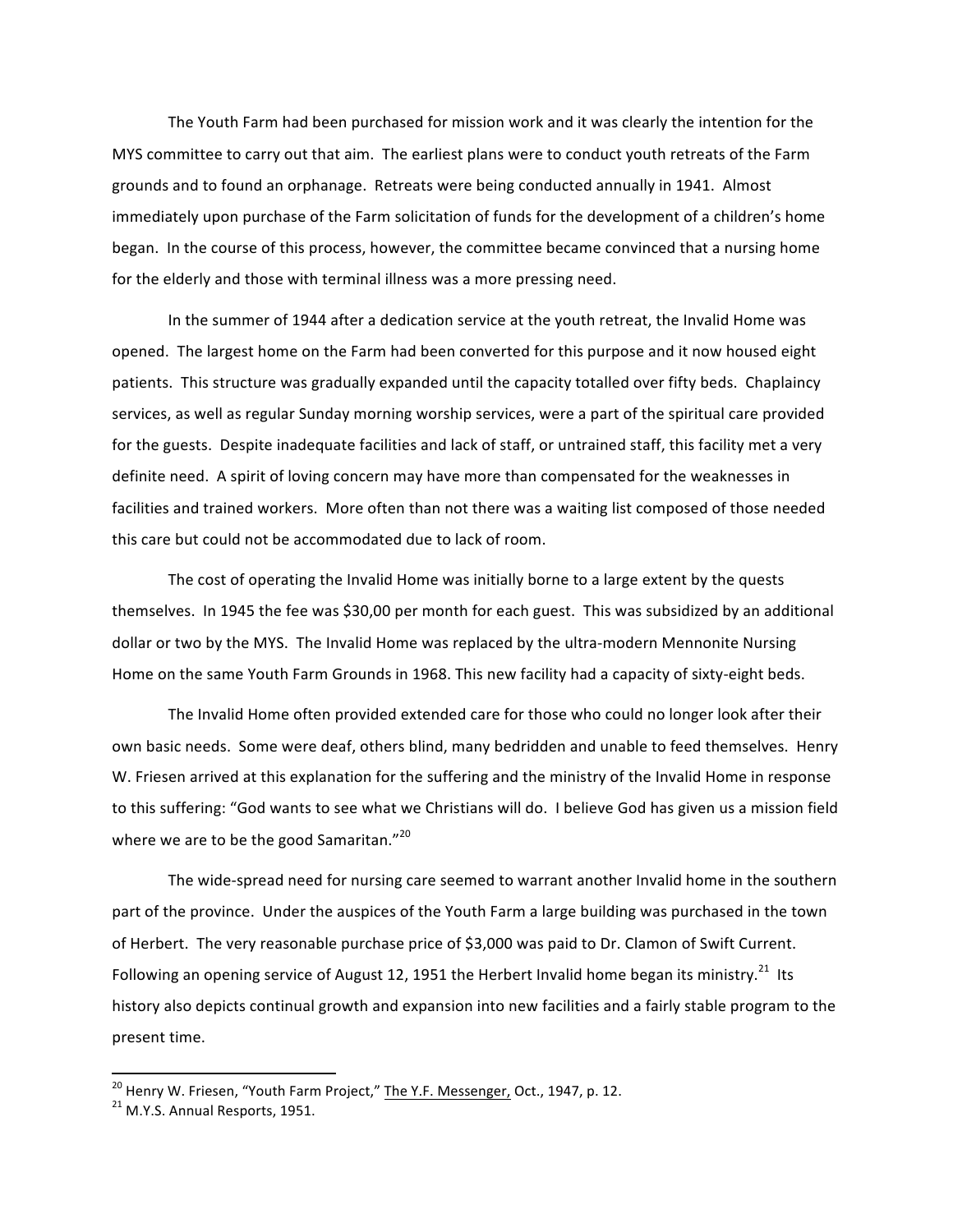Meanwhile some changes were becoming necessary in the function of the Invalid Home at Rosthern. In addition to ministering to guests requiring nursing care, the Home also ministered to several "harmless" mental patients. It was evident that these should be given a different kind of attention. With the encouragement of \$4,000 donated to the MYS by the Mennonite Relief Committee of Saskatchewan the decision was made to proceed building a home large enough to accommodate 20 guests suffering from mental retardation.<sup>22</sup> When the old Rosthern Hospital became available plans to build were changed in favour of purchasing the hospital and moving it to a prepared location on the Mennonite Youth Farm. The capacity of this facility was twelve guests. The Mental Home, as it was referred to, began operations on January 15, 1954. Two years later this work was expanded with the dedication of a building purchased from the Lutheran church in Laird.<sup>23</sup> It was now possible to accommodate approximately 25 guests and to house the males and females in separate quarters.

Farm work and chores could not always be done responsibly and profitably with those suffering from mental retardation. Also, it may not have been therapeutically the best kind of activity for these people. It does remain a fact, however, that understanding that loving care was extended. Henry Friesen once again proved to be the kind of person who shared himself fully with those who have often been treated as "the least" in society. Mr. Friesen discovered the gifts of these guests, organized them into a touring group and visited Mennonite congregations where these poor in mental ability could render a spiritual service. Somewhat later special camps were organized to benefit the mentally retarded.

The initial prompting to found an orphanage or children's home was never forgotten. This project also, was given impetus by a special gift of \$5,000. The donor in this case was reverend I.P. Friesen. Construction began in 1946 and in 1947 the Children's Home began functioning by opening its doors to three Nickel children, George, Peter and Ruth.<sup>24</sup> The establishment of this home was motivated by the words of Jesus: "Whoever receives one such child in my name receives me." It was pointed out with deep emotional feeling that there were a thousand and more homeless waifs in the province of Saskatchewan. "Dare we then go by those little ones that are 'neglected, ragged and wild?'... Think of them! Outcasts! Not wanted! No mother to love them, no father to take care of them and guide them. Are there really none?"<sup>25</sup> In response to this need the Children's Home was

<sup>&</sup>lt;sup>22</sup> M.Y.S, 1951.<br><sup>23</sup> Laura Bergen, "The Saskatchewan Youth" Nov. 23, 1956, p. 7.<br><sup>24</sup> Bergen, p. 5.<br><sup>25</sup> Sara Lehn, "Our Children's Home," The Y.F. Messenger, Dec., 1949, p. 17.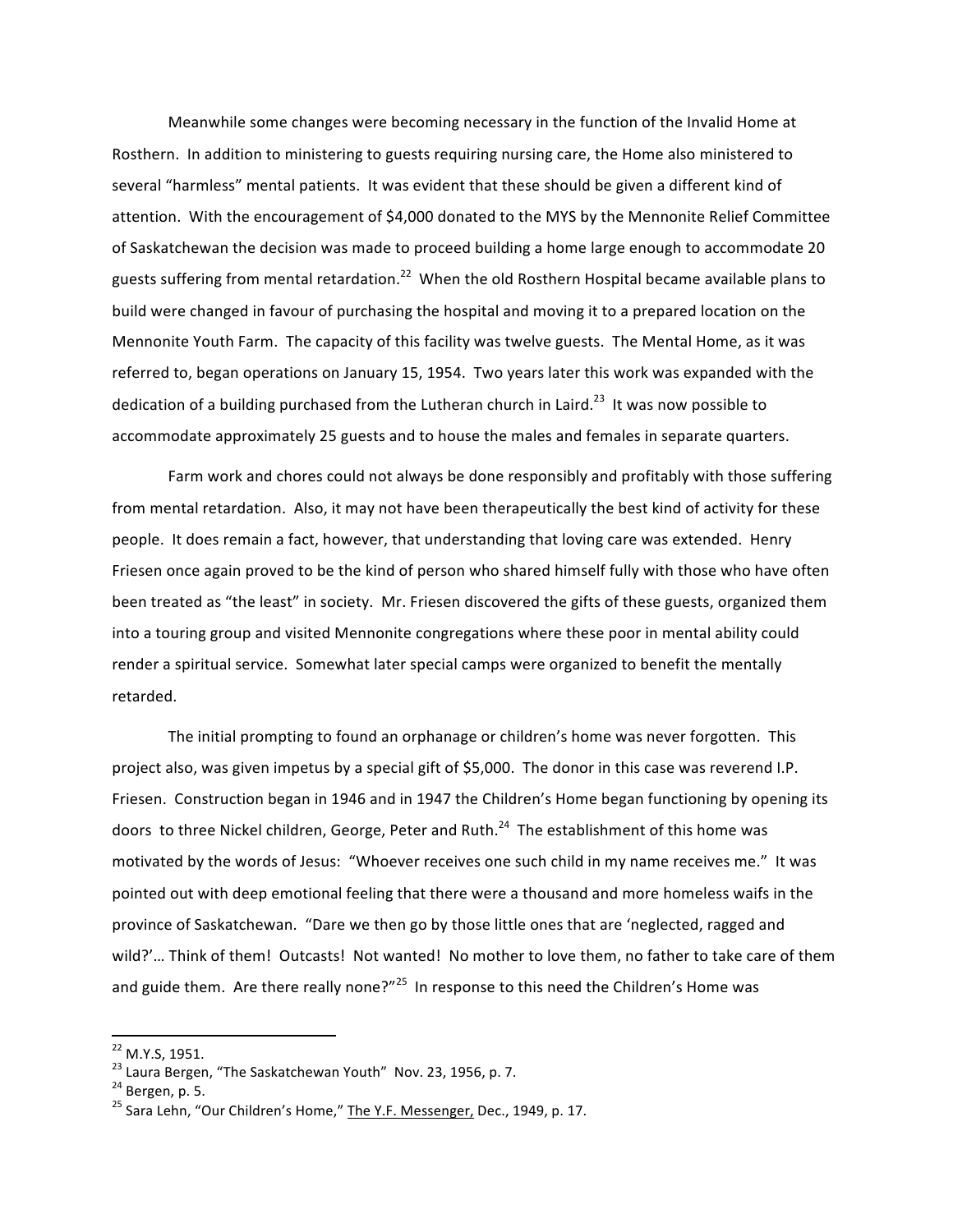established. The attention, clearly was also to present a faith, a loving Christ to the unloved. The staff of children of the Children's Home became known as "The Sunshine Family."<sup>26</sup>

Among the complex of charitable institutions that composed the Mennonite Youth Farm was also a Crippled Children's Home. Crippled children from coast to coast were accepted here. This ministry began with a dedication service on May 3, 1953.<sup>27</sup> In 1960 the Children's Home was closed and the Crippled Children's Home was expanded to accommodate about 20 patients. This work indeed required patience and love for many of the children were severely handicapped in every way and totally helpless. 

All of the charitable institutions that have been briefly described were considered part of the home mission program of the Mennonite Youth Society of Saskatchewan. Frequently, when employees were sought it was with the invitation to participate in the mission work of the Youth Farm or Youth Society. To keep alive this sense of mission, weekly bible study and prayer meetings were held for staff members. In addition, each institution was given spiritual care through Bible study, prayer meetings or worship experiences.

The farm operation with its crops and animals was an integral part of this mission venture. Food supplies from the farm were, for at least the first decade or more, made available to the institutions. The farm setting itself was a part of the care given to the children and the retarded guests. The total work of the MYS was also being underwritten, financially, by the farm operations. Financial records for a ten-year period from the early 1950's to the early 1960's indicate that an average of approximately \$5,000 annually was donated to the total mission work of the MYS. This money was usually given to the Youth Farm institutions, other home mission work, foreign missions, and at least one occasion a \$1,000 gift was given to the Rosthern Bible School.

The farming operations in addition to the usual grain and hay crops, involved a dairy operation eventually expanding to 60 cows plus young stock, a sizable piggery, chickens, and, in the early years, sheep and horses.

A unique feature of the farming operation of the Mennonite Youth Farm for many years was the pasteurization plant which began operations in November, 1949. This plant made it possible for the farm to deliver bottled milk to the town of Rosthern. As many as 500 quarts of milk daily and 30 gallons of cream, weekly, were supplied to the Rosthern Junior College, the Bible School, cafe's, hotels, and

 $^{26}$  Janzen, p. 3.<br> $^{27}$  M.Y.S., 1952.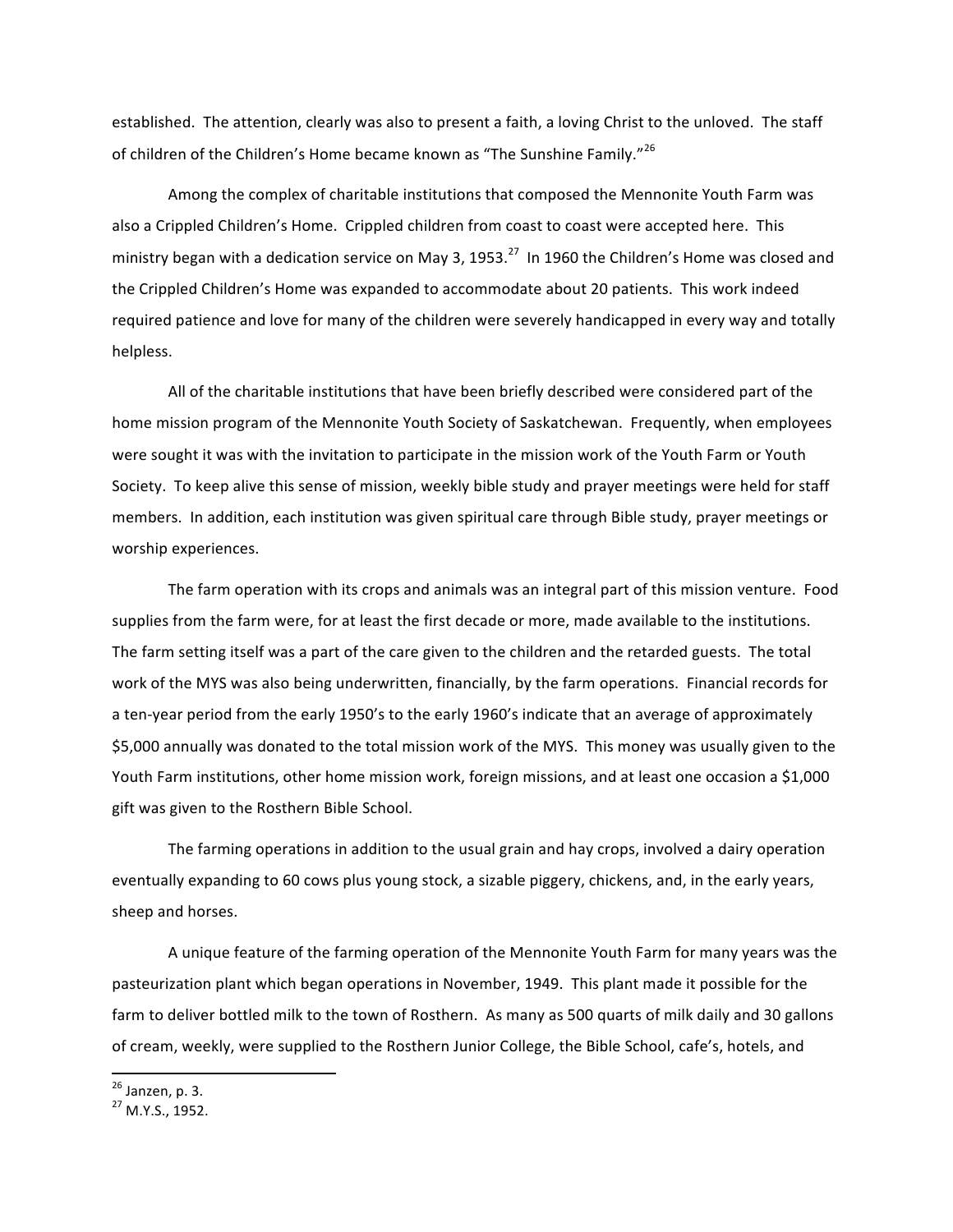stores in the town of Rosthern. Often milk was purchased from surrounding farmers in order to meet these obligations. During the years of operation several prizes for cleanliness and production were won by this dairy industry.

## D. THE RETREATS AND RALLIES

No single factor seems to have assisted the vision of a united Mennonite youth for Christ as much as the annual retreats of the Youth Society. Here the challenge of mission was presented, Youth Farm activities reported on, evangelistic services held and young people dedicated for service. Song festivals at times became a part of the retreat activities.

The first retreat sponsored by the MYS was held on the Experimental Farm grounds June  $13 -$ June 15, 1941. Permission had been granted by Mr. J. C. Friesen, a local farmer leasing the Farm since it ceased operation as an Experimental Farm in 1939. This retreat, which had been the object of prayer since 1938, was conducted around the theme, "All for Jesus."<sup>28</sup> One Hundred and twenty-eight young people registered in response to the program that had been printed and distributed in advance. The three teachers from the Rosthern Bible School, Rev. Isaac Epp, Rev. Jacob C. Schmidt, and Rev. John G. Rempel spoke on topics relating to Spiritual Life, The Book of Romans, and Foundational beliefs of the Mennonite Church respectively. Missionary Voth provided information and inspiration for the mission field. Special music was provided by a quartet from the German-English academy.

A meaningful feature of the first retreat for many of the young people was the camp fire service at which many of the young people had opportunity to give a personal testimony while placing a branch on the fire and thereby replenishing it. It was this practise, as well as the use of the English language, that received criticism at the Canadian Conference sessions in Laird in 1941 and in Manitoba in 1942.<sup>29</sup>

The response of this first retreat on the part of the young people was overwhelmingly in favour. The experience of having this kind of fellowship around the campfire, singing together and hearing inspirational messages were highlights. If there was any criticism, it was an oft repeated comment that the retreat had been much too short. One young person suggested that it should have been at least a week in length. $30$ 

<sup>&</sup>lt;sup>28</sup> Die Judendecke, <u>Der Bote, J</u>uly 2, 1942, p.7.

 $29$  Janzen, p. 3.<br> $30$  Die Judendecke, <u>Der Bote</u>, July 2, 1941, p. 7.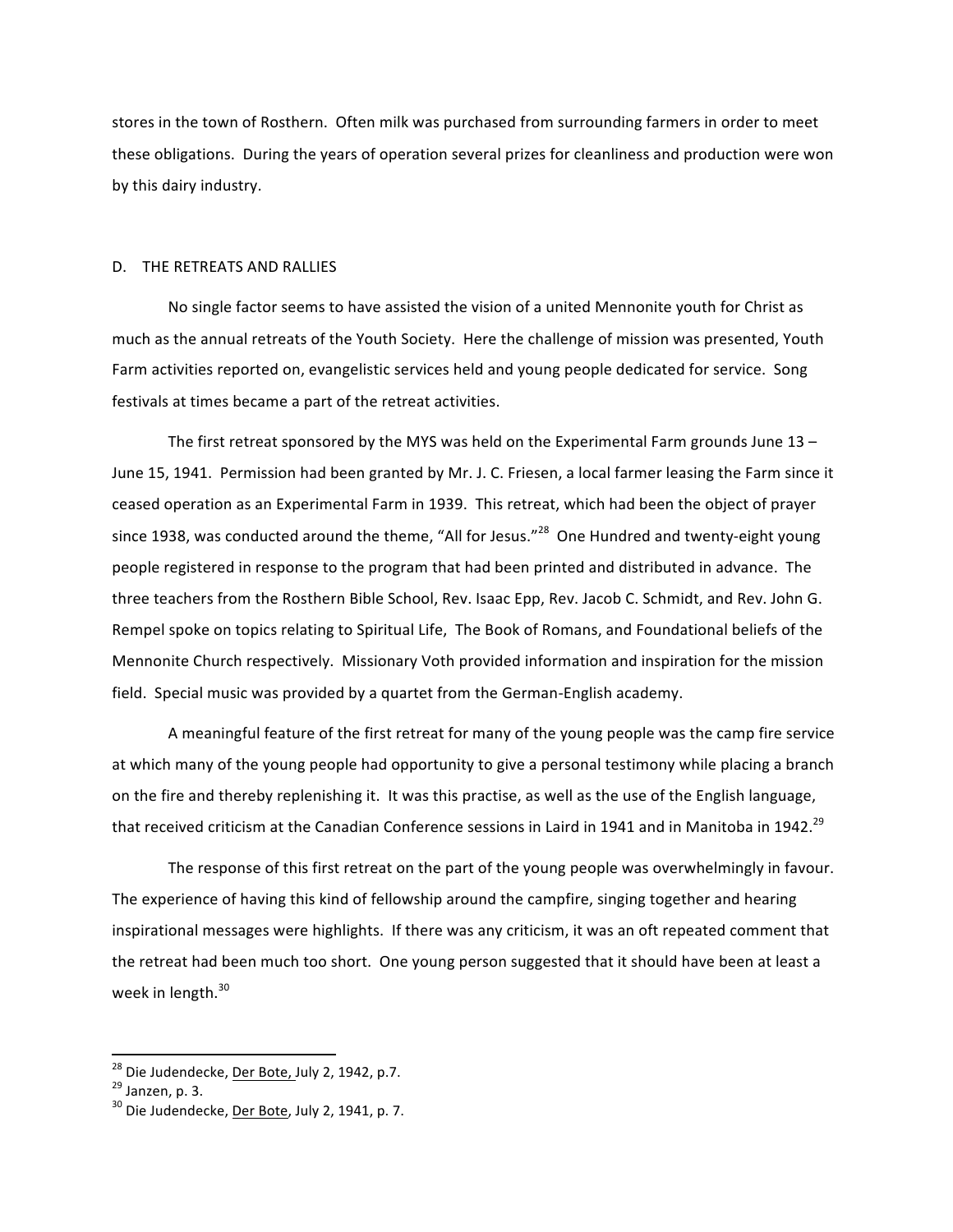The first retreat in the southern part of the province was held in the Swift Current area at Gowan's Grove. The group activities were conducted in a tent erected for that purpose. When a campsite was attained the Sunday services at these retreats became a community affair. On Sunday, July 25, 1945 an afternoon song festival (Saengerfest) was conducted with choirs from Swift Current and Herbert participating. While the registration for the retreat was approximately 60 young people, the attendance on this particular afternoon was 450 young people.  $31$ 

These retreats did a great deal to keep the Mennonite young people, scattered across the province, in contact with each other. Prompted by evangelists like Rev. J. J. Esau, many decisions for Christ were recorded and "many a life of sinfulness had a 'monkey-wrench' thrown into it."<sup>32</sup> Other young people were prompted to dedicate themselves, their talents and their training to the work of the Lord. At the close of one of the retreats, fifty-nine youth responded to such an invitation.<sup>33</sup> It was largely due to the challenge of the retreats that twelve young people declared themselves as willing candidates for foreign mission service in  $1946$ .<sup>34</sup>

A great inspiration to these retreats was the appearance of missionaries and evangelists returning from the field to report enthusiastically to the very group that called them into service and supported them financially.

The missionary emphasis in the retreat program was supplemented with youth rallies and mission conferences. The first two youth rallies were in 1946 and their clear intent was to foster missions. Subsequently, mission conferences, planned together with the Saskatchewan Minister's and Deacon's Conference, kept alive this emphasis. Missionaries and mission Board personal reported on the work of missions within the General Conference Mennonite Church. This fostered a spirit of urgency for missions and at the same time provided an opportunity for fund-raising. The number of young people prepared to enter mission work, the huge gatherings for mission conferences, and the significant amounts of money raised speak for the strength of this movement.

Between retreats, rallies and mission conferences, leaders of the MYS kept alive the urgency of missions with pleas and promptings in Mennonite periodicals. In 1948 president J. C. Schmidt stirred his young people with this message:

<sup>&</sup>lt;sup>31</sup> Isaac Derksen, "Retreat Held Near Swift Current Saskatchewan." <u>The Mennonite</u>, Nov. 30m 1943, p. 7.<br><sup>32</sup> Janzen, p. 6.<br><sup>33</sup> Isaac Epp, "A Living Sacrifice," <u>The Y. F. Messenger</u>, Oct., 1947.<br><sup>34</sup> Isaac Derksen, "Sa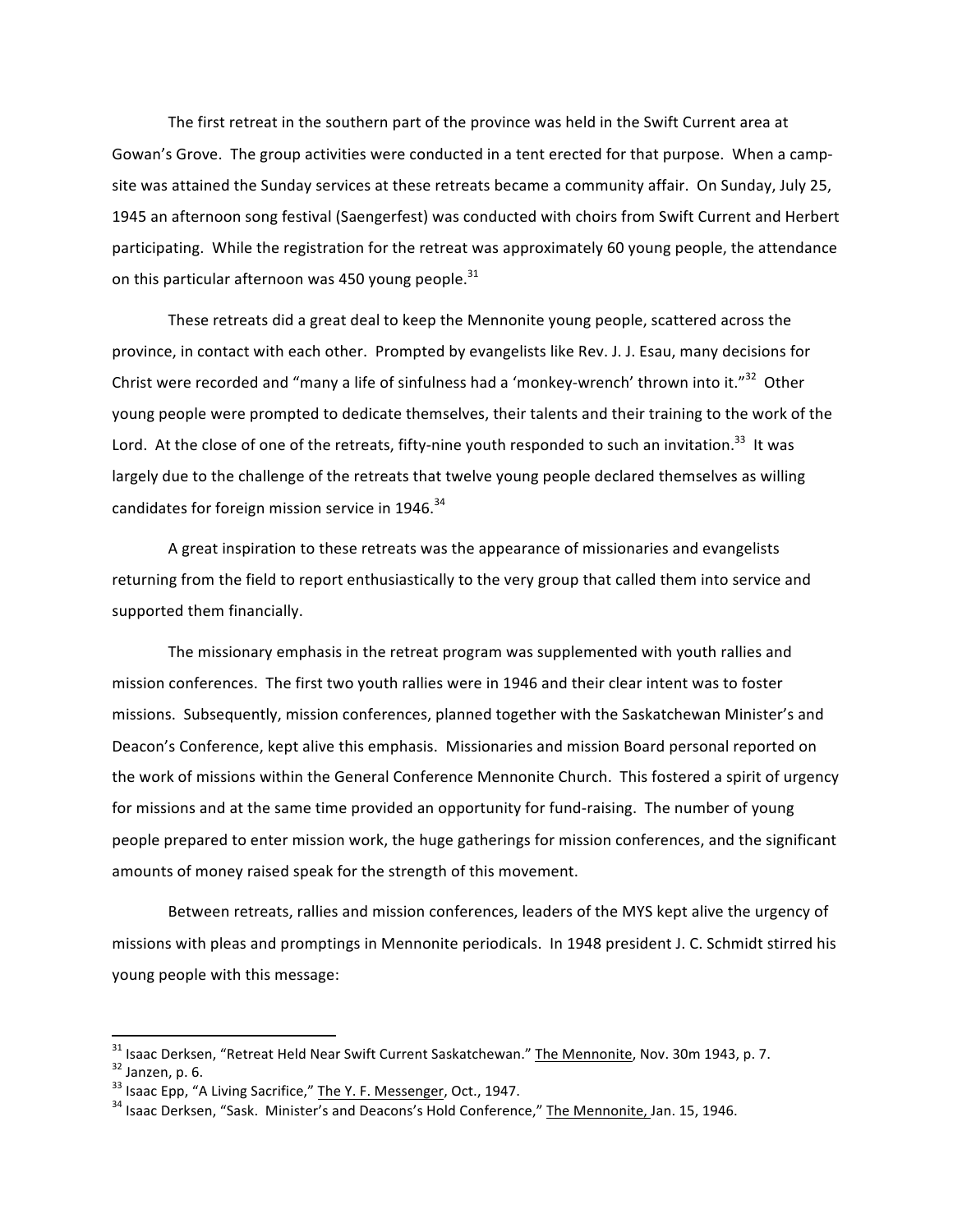Do you realize the dire need in the world today? Dark war clouds are once again looming on the horizon. Hundreds of people are suffering from want of food and clothing. Thousands are sinking into Christ-less graves every day because they have never heard the gospel story of a loving Lord who saves. The indifference in the world is appalling. Never before has the church been in greater need for men than today. We are called to "redeem the time" for the days are evil. $35$ 

Other leaders responded by presenting specific needs and fields for the young people to give serious attention to. Rev. David P. Friesen of Barnes Crossing in North-western Saskatchewan invited teachers to come to his area for the purpose of "gaining souls for the Lord." $36$ 

# E. THE MENNONITE YOUTH SOCIETY BECOMES A MISSION AGENCY

# 1. Daily Vacation Bible School

The first summer Bible School within the framework of the General Conference churches of Saskatchewan was conducted by Henry W. Friesen in 1937From this small beginning this method of outreach became a major instrument of the MYS. Out of the Experimental Farm gathering of 1942, 42 workers were sent throughout the province to "share the Gospel with the children."<sup>37</sup> This program most definitely ministered to Mennonite families who had scattered throughout the province in the two years of the Depression. Rev. Isaac Epp saw the Mennonite diaspora in this light: "The Mennonite people are scattered throughout Saskatchewan as the seed in the parable of the sower and the seed. We need to grow and bear fruit where the Lord has placed us."<sup>38</sup> One aspect of the D.V.B.S. program was to further the faithfulness of these isolated people. The interest, however, to also reach beyond the Mennonite fold was keen.

The pattern of work and activities for the D.V.B.S. program was similar throughout the province. The youth workers would visit all the homes with invitations to send children to the summer Bible School. Children would travel as far as twenty miles to attend. This would mean lodging with friends or relatives for the duration of the week. The lessons, conducted in German or in English, were based on bible stories and supplemented with flannel-graphs, pictures and with memorization of scripture verses. The evangelistic emphasis was strong. It appears as though a full-time evangelist and colporteur were

<sup>&</sup>lt;sup>35</sup> Schmidt, p. 25.<br><sup>36</sup> David P. Friesen, "The Need in the North," <u>The Y.F. Messenger</u>, Mar., 1942, p. 11.<br><sup>37</sup> Fretz, p. 9.<br><sup>38</sup> Isaac Epp, the Y.F. Messenger, Sept, 1949.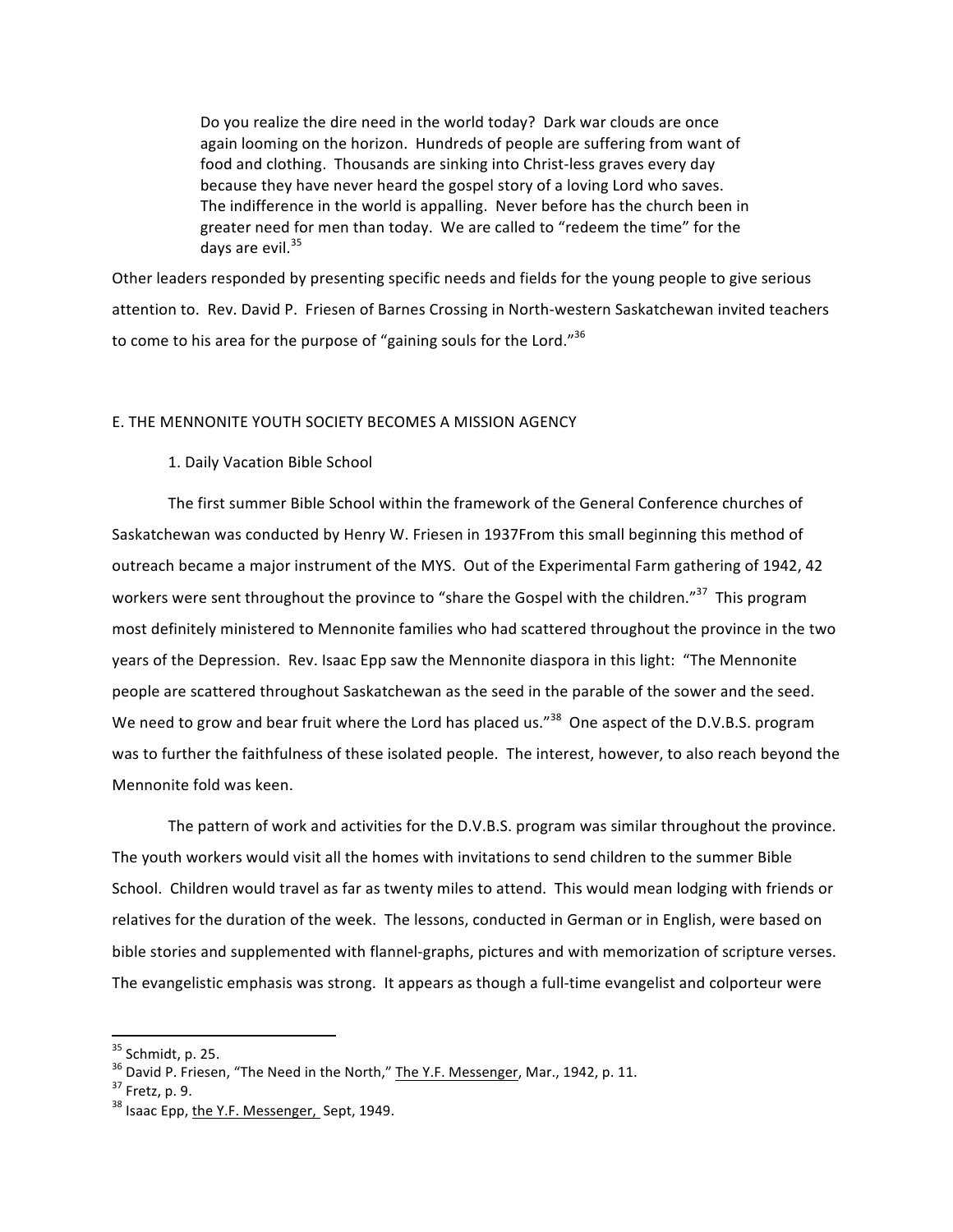hired in relation to D.V.B.S. program.<sup>39</sup> Conversions were carefully recorded and converts were followed up with letters and Sunday School papers.

The year of greatest summer Bible School activity appears to have been 1958 with a total of 79 schools, conducted by 250 teachers. The total enrolment was 2,944 students.<sup>40</sup> The schools could vary in size from five students to well over fifty. In the S.M.Y.O. minutes of March 26, 1960 it is recorded that this work now became the responsibility of the newly formed Conference of Mennonites of Saskatchewan.

## 2. Radio Work

The Minister's and Deacon's Conference in session in October, 1947 authorized Isaac Epp to investigate the possibilities of religious radio broadcasting and to report back at a later date. The MYS had already given a favourable response to such a possibility. Thus, when Epp gave an encouraging report at the Minister's Course in the Rosthern Bible School in March, 1948 he was immediately advised to proceed. This new work became a joint project of the Minister's and Deacon's Conference and the MYS. The first broadcast appeared over station CKBI in Prince Albert on Oct. 24, 1948.<sup>41</sup>

The aims of this venture were four-fold: to win the lost for Christ, to strengthen believers, to bring the gospel to shut-ins and to keep in contact with Mennonites living in isolation.<sup>42</sup> This program originated in Prince Albert, and was beamed virtually the length and width of the populated regions of Saskatchewan. 

This broadcast, initially directed by Rev. Isaac Epp appeared at 7:00 A.M. on Sundays under the name of "Wings of the Morning." The format included German songs and predominantly English messages. Music was provided by singing groups from the local churches and from the German -English academy and the Bible Schools. Occasional broadcasts originated from the Mennonite Youth Farm and from the Mission field where MYS supported missionaries laboured under General Conference auspices. These programs were considered to be extra-special.

Financial support for the radio work came directly from the Christian Endeavour committees and also from the individual donors. Letter support, especially from isolated communities was also initially strong.

<sup>&</sup>lt;sup>39</sup> Isaac Epp, "Youth Organizations in Canada," <u>The Mennonite,</u> May 7, 1946, p. 7.<br><sup>40</sup> S.M.Y.O. Annual Reports, 1959.<br><sup>41</sup> Janzen, p. 9.<br><sup>42</sup> "Wings of the Morning." The Y.F. Messenger, Mar., 1949, p. 11.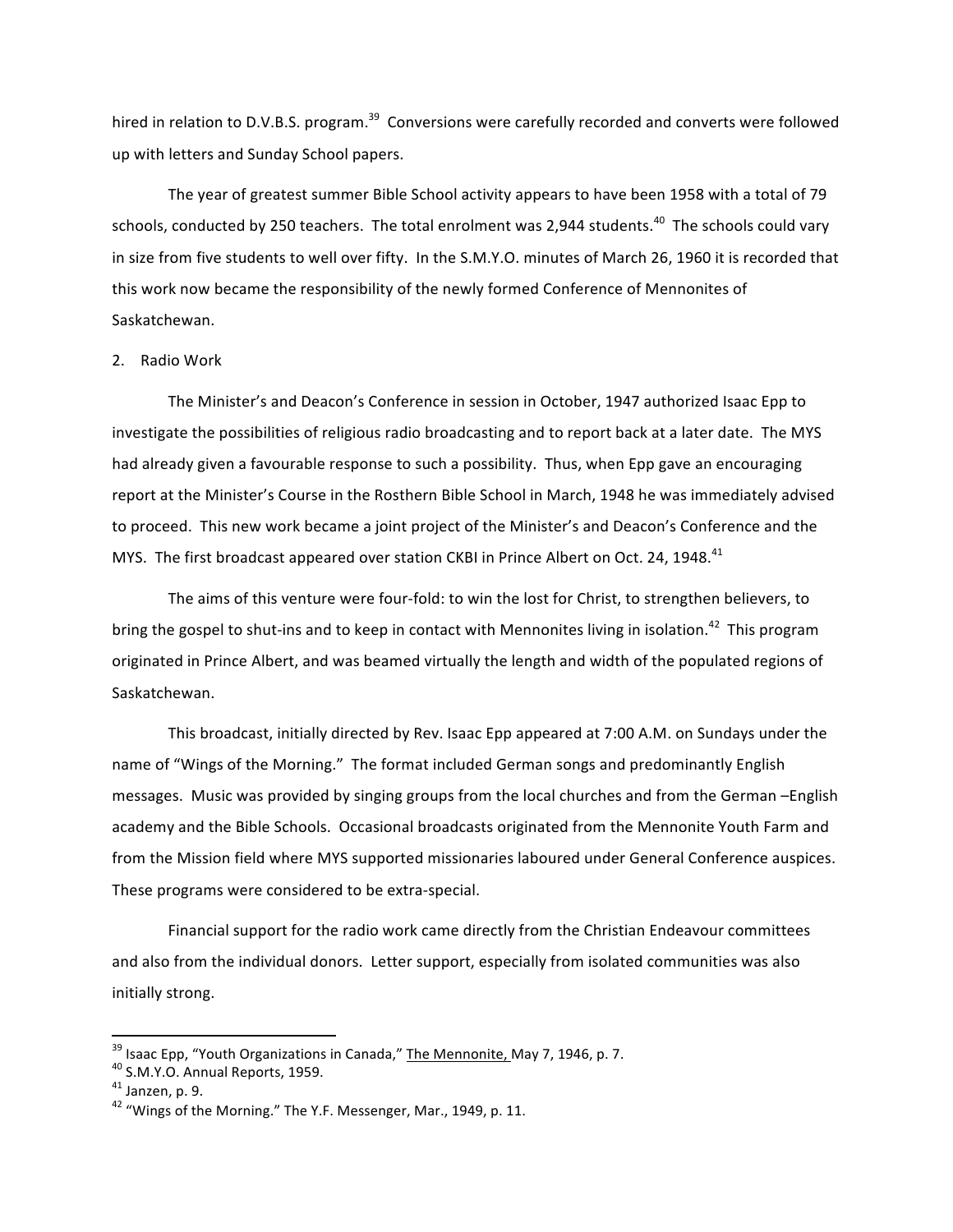## 3. Camp Work

In the Middle to late 1930's the Mennonite community in the Swift Current area experienced a revival under the ministry of Nicholai Bannmann. The Swift Current Bible School arose out of this context and became "the nucleus of the spiritual life of our southern youth."<sup>43</sup> As was the case in the north, Bible School staff and students became active in retreat and D.V.B.S. ministries. What was needed in the southern part of the province was a retreat facility that would become a permanent place for young people's gatherings. Two retreats had already been held in the Swift Current area since 1943.

In 1945 a property called Iverson's Beach was purchased for \$10,000 plus a \$32,500 debt on the property. It was located on LacFelletier 26 miles S.W. of Swift Current. This beautiful property, nestled in the rolling hills of South-west Saskatchewan, consisted of 320 acres of land, an auditorium-restaurant building, seven cabins and some boats.<sup>44</sup> By 1947 this facility, called Elim Gospel Beach, was fully paid for.

The purpose of obtaining Elim Gospel Beach was articulated by John Loewen, teacher at the Swift Current Bible School:

> Young people desire to make contribution to society and to the Kingdom of God. They want ownership and responsibility. They want to develop a strong Christian character. Besides developing physically they want to develop spiritually and socially. They want to be of service in carrying out the great commission of Christ when he said 'preach the gospel to every creature.' By having their own retreat grounds and making it available not only to Mennonites, but to all those who desire a place that provides spiritual and physical rest this purpose is, in part, realized.<sup>45</sup>

The first children's camp was held in 1946 and was the beginning of a successful camping and retreat program that lasted several decades. 1960 the total enrolment for all Elim camps was 350 people.

The camp program in the north was initially conducted by the Rosthern Youth Farm. In 1956, however, the MYS became the recipients of the Pike Lake Bible Camp. This camp, donated by the Saskatoon churches, was located some 20 miles south-west of Saskatoon on a parcel of leased land within the Pike Lake provincial Park. This site became the main camping facility for the Mennonite churches of the north.

<sup>&</sup>lt;sup>43</sup> Janzen, p. (?).<br><sup>44</sup> John P. Loewen, "Elim Gospel Beach," <u>Mennonite Life</u>, July, 1947, p. 5.<br><sup>45</sup> Loewen. p. 5.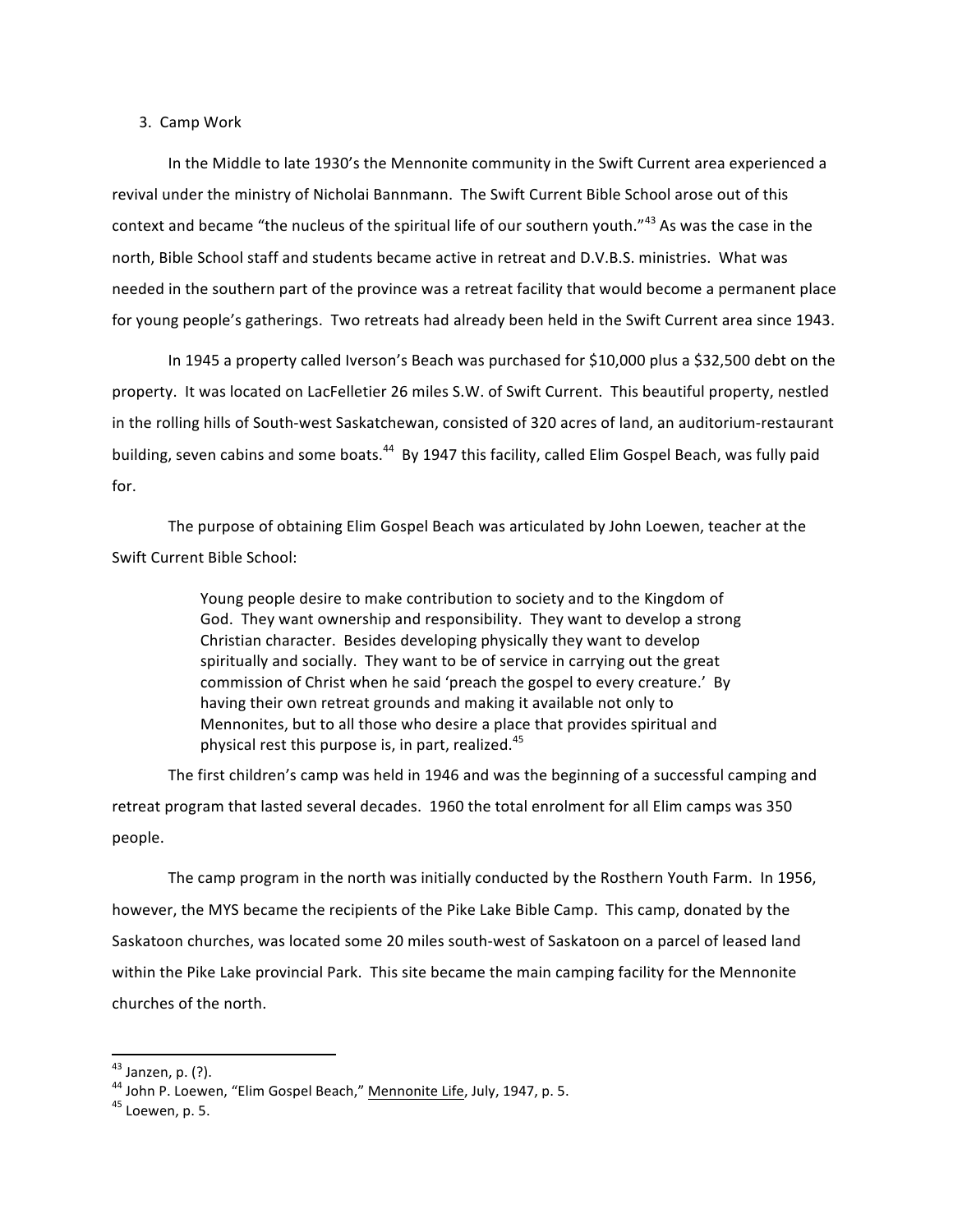It was not long before these camps became the focus of considerable discussion and disagreement concerning the methodology employed in evangelism. A polarization on this question hindered the effectiveness of these camps from at least the early 1960's until the present time.

4. Missionaries and Voluntary Service Workers.

The first home mission worker of the MYS to receive partial support was Rev. Isaac Epp, working under the General Conference Mission Board in Prince Albert, Saskatchewan. Since he was secretary of the MYS, editor of Saskatchewan Mennonite Youth and also editor of the Young People's Messenger and director of the "Wings of the Morning" radio program, it is readily seen that he was deeply immersed in youth work.

In the winter of 1948, Erna Dyck, graduate of the Rosthern Bible School, began work as a fulltime missionary in the Mayfair and Pleasant Hill region of Saskatoon. She was supported by the Christian Endeavour committees, the Saskatoon Young People's Society and the First Mennonite Church, Saskatoon.<sup>46</sup> Although the work was not limited to Mennonites, there was nonetheless deep concern for many Old Colony Mennonites whose families were large, whose economic plight was severe, and whose connection with the church was very loose. Miss Dyck's work with children was supplemented with the youth, choir and Sunday School work of Homer Janzen and Elmer Richert who were university students in Saskatoon. This work was also related to work begun by Benno Toews in 1938 and carried on by Rev. J.J. Thiessen. The Bethesda Church in Langham was given to the MYS for mission work in the Mayfair area in 1949. The First Mennonite Church donated a building for the Pleasant Hill district somewhat later. The MYS, therefore, had a part in founding of two congregations in Saskatoon, the Mayfair Mennonite Church and the Pleasant Hill Mennonite Church.

While this work was in process the MYS was making plans to launch an outreach program among native Canadians on an Indian Reserve just north of Rosthern. In 1948 Mr. and Mrs. Bill Zacharias began the work with a home visitation program. This work was interrupted for several weeks by an order from the chief to leave his people alone because they did not wish to have their religion changed. Somewhat later public meetings were conducted in a vacant school. This work proved to be very difficult and unsuccessful. The hope was that this would be but a beginning in mission work among the Indian people. "May God continue to lead even here, not only on this reserve, but also the other

<sup>&</sup>lt;sup>46</sup> Henry W. Friesen. "Review Yearly Work in Saskatchewan." The Mennonite, Apr. 20, 1948, p. 14.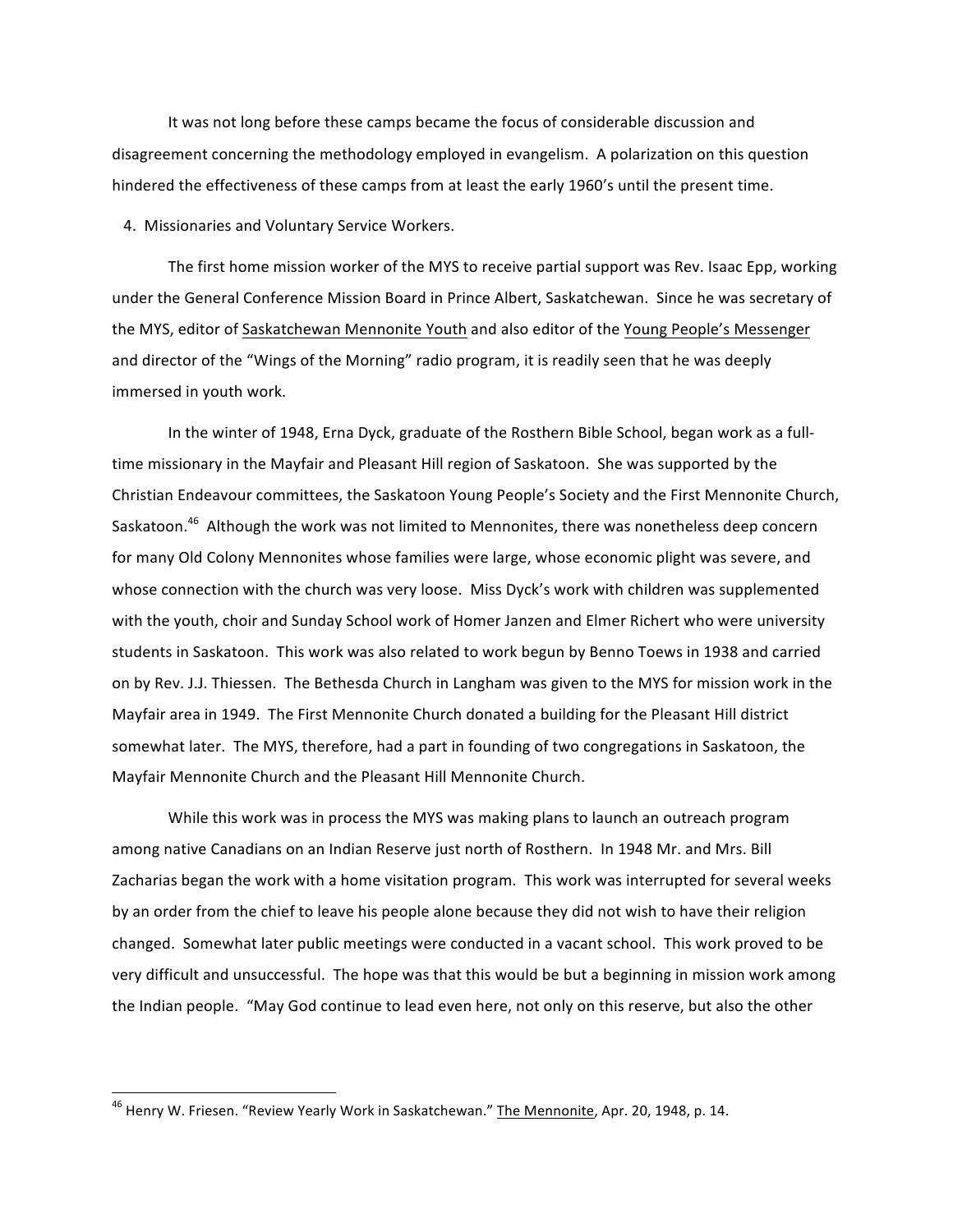sixty-seven reserves in Saskatchewan which hold an Indian population of some twenty-thousand souls. They are ready for the Gospel; who will go and bring it to them?" $47$ 

The D.V.B.S. program prepared the way for a MYS mission worker in the Northern Pine or Pierceland area with outreach into the Good Soil community. Jake Andres and Jake Giesbrecht were the D.V.B.S. workers assigned to this region in 1949. When Andres returned home after the summer, Giesbrecht remained throughout the winter working with young people, assisting Rev. J. Dyck in Pierceland and conducting services on alternative Sundays in Good Soil. The Jake Reimers were stationed were stationed in the Northern Pine area in the early 1950's and after two years of service they were replaced by Reuben and Tina Siemens.

In 1950 another worker was sent to a northern location. Ella Heppner, graduate of the Swift Current Bible School, began work in the Lake Four or Debden-Park Valley area north-west of Prince Albert. The work consisted of Sunday School work, Bible Study and, prayer meetings, children's hour, home visitation, sewing for poor Mennonite families, and young people's activities.<sup>48</sup> This work became a Conference of Mennonites in Canada mission station.

Another type of youth worker in Saskatchewan was the Voluntary Service worker. Inspiration for VS involvement grew out of an YHU executive meeting in 1947 in Newton Kansas, at which the MYS was represented. It was in this same year that four Saskatchewan young people journeyed to the Northern Cheyenne Indian Reservation in Montana on a Voluntary Service assignment. That same year eleven youth, including eight from the U.S.A., became the first VS workers on the Youth Farm. This was the beginning of a an extended VS program in which American Mennonite young man fulfilled their compulsory service to their country in lieu of military service. While some difficulty arose from time to time because of constant turnover of staff, this service was a valuable experience for both the Youth Farm and the young men rendering this service.

The mission arm of the MYS also extended to foreign missions. A group of mission-minded men in the Rosthern area donated a total of \$6,000 to the MYS to be invested in foreign missions. This money was first of all invested in the pasteurization plant at the Youth Farm with the stipulation that \$2,000 plus interest be channelled into foreign missions over the next three years. Initial amounts of about \$200 - \$400 per person were paid to Alvin Friesen, Dorothy Andres and Martha Giesbrecht in their perpetration for mission work.

 $^{47}$  Janzen, p. 8.<br> $^{48}$  M.Y.S. Annual reports, 1951.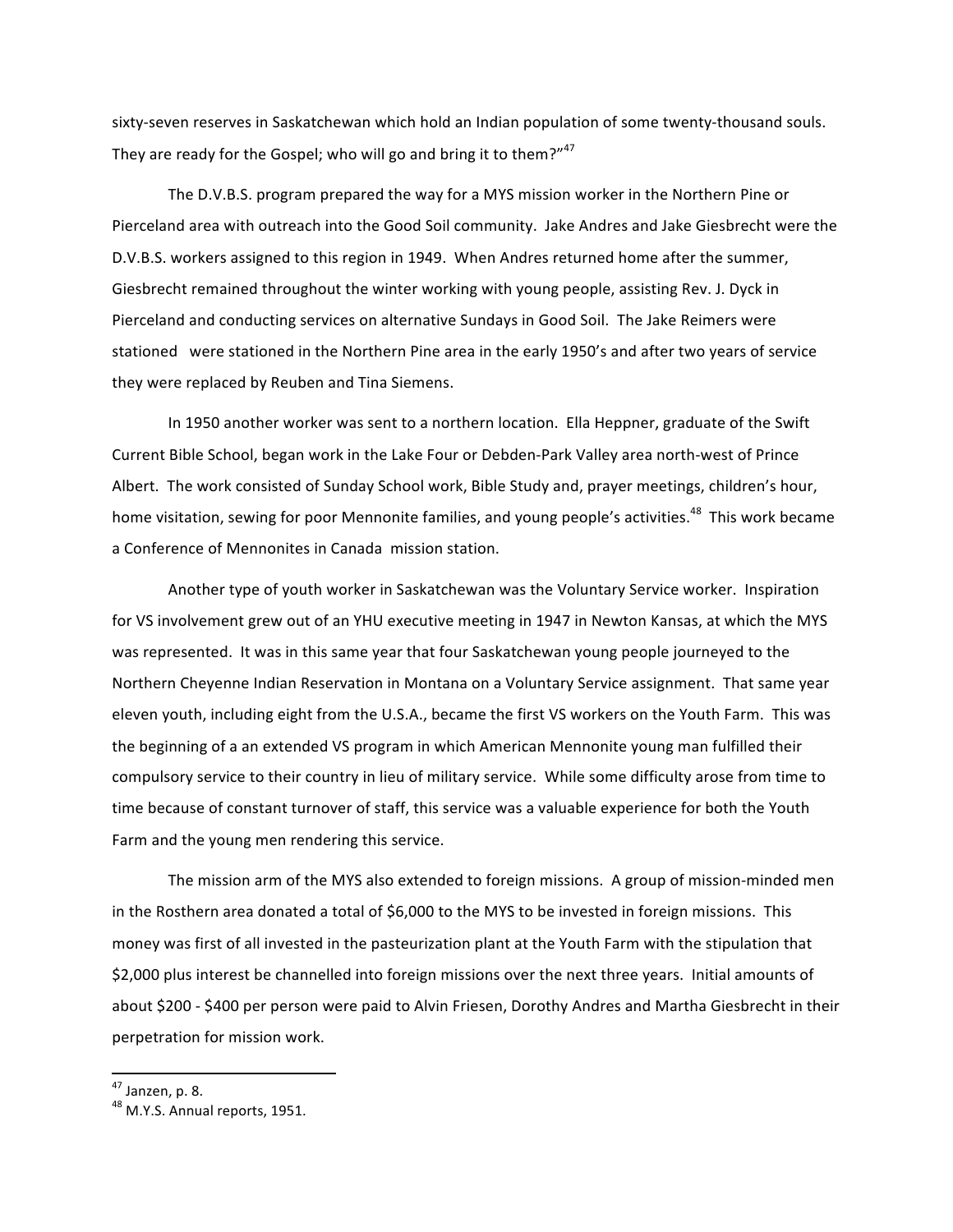In 1951, Esther Paetkau left for Japan with the support of the MYS.<sup>49</sup> She was considered to be a missionary of this society even though her official sending agency was the General Conference Mennonite Mission Board. Her annual reports to the MYS, expressing appreciation for prayerful and financial support, are evidence of the obligation she felt to this organization. The young people of Saskatchewan looked forward to these annual reports and especially to the contact with their missionaries during the furlough years.

The year 1952 saw a missionary couple, the Ben Sawatzky's sail for the General Conference Mennonite mission field in India.<sup>50</sup> They too, went with the full financial backing of the MYS. Contact with the Sawatzky's was maintained in the manner described in relation to Missionary Paetkau.

Until the end of the 1961 fiscal year the Saskatchewan Mennonite Youth Organization designated its contributions for the missionaries it was instrumental in sending out. Beyond this date the contributions to missions are listed without designation as the amounts contributed gradually lessen until, in 1967, no contributions are explicitly for missions. The closest semblance of this was a \$100 donation to the Canadian Mennonite for the payment of subscriptions for Pazmen.<sup>51</sup>

## F. Internal Operations

The first committee of the Youth Society consisted of three members. This committee was soon enlarged to five members to accommodate representation from the southern part of the province and from the Minister's and Deacon's Conference. In 1949 constitutional changes took place. The change in name from the Mennonite Youth Society of The General Conference Church: Saskatchewan Division to the Mennonite Youth Society of The Conference of Mennonites in Canada: Saskatchewan Division reflected the Canadian identification.<sup>52</sup> The governing committee was now enlarged to nine members. Effective, 1953, six out of nine board members must be under thirty years of age.

As the organization grew, separate holdings committees were formed to look after the administration of the Youth Farm, Elim Gospel Beach and Pike Lake Bible Camp and the Herbert Invalid Home.

<sup>&</sup>lt;sup>49</sup> M.Y.S. Annual Reports, 1951.<br><sup>50</sup> M.Y.S. Annual Reports, 1951.<br><sup>51</sup> M.Y.S. Annual reports, 1953.<br><sup>52</sup> Janzen, p. 3.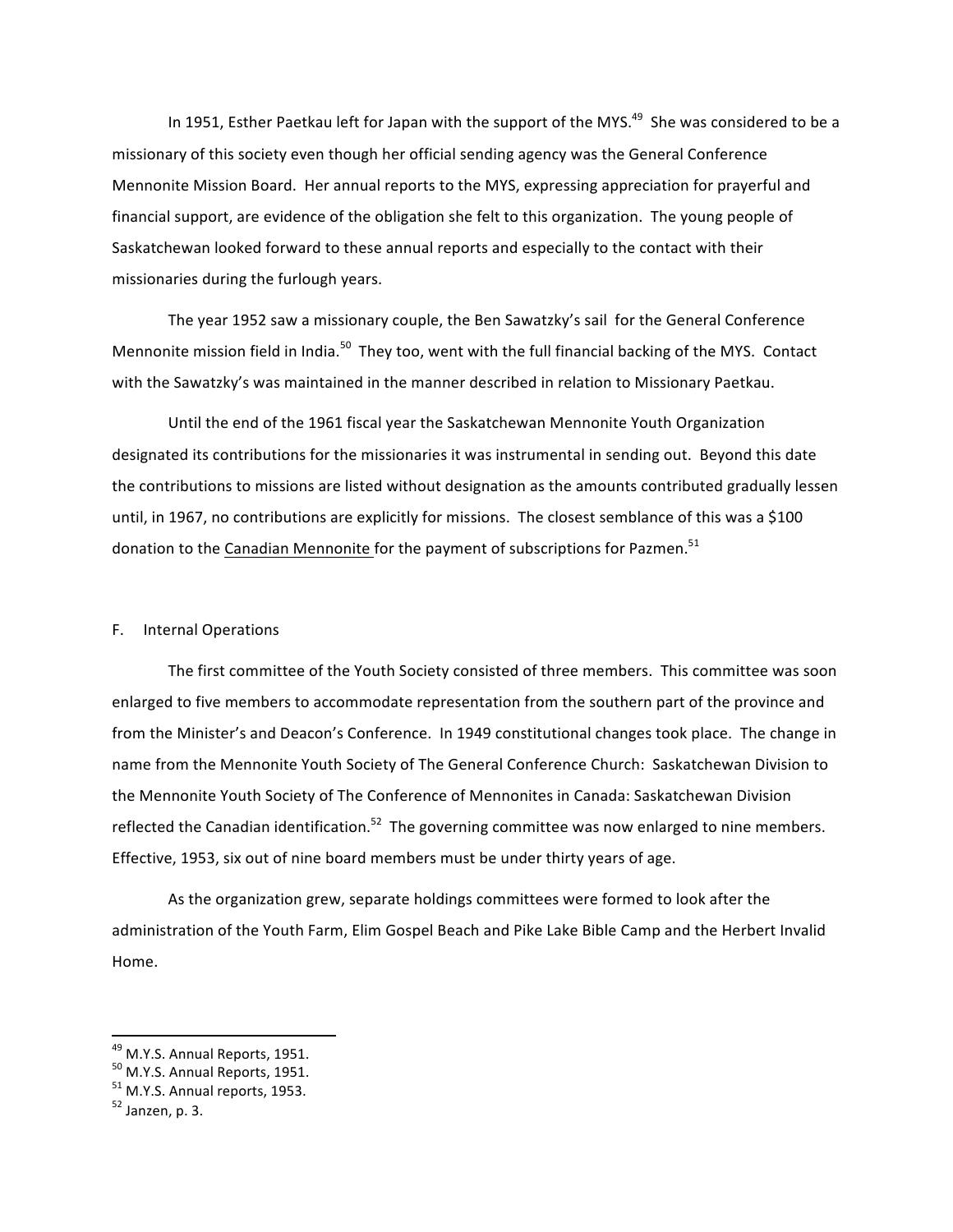The annual meetings of the MYS and by the late 1950/s the S.M.Y.O. were geared to bring young people together from all over the province. The inspirational emphasis in addition to the business affairs, the Saturday evening banquets and the mass choirs drew several hundred young people. These gatherings eventually took the place of the retreats. The annual meeting in 1963 drew 275 young people from 30 congregations. The mass choir, directed by Vernon Neufeld, was composed of 135 voices and performed in front of 475 people at the Sunday afternoon service.<sup>53</sup> Some of those in attendance had travelled 400 miles to attend this event.

The goal of a united Mennonite youth for Christ and the promotion of a rather large organization presupposed some instruments of communication. The Jugendecke of Der Hote and the Youth Page of The Mennonite were used as such vehicles of communication until 1944.<sup>54</sup> At this time the MYS began to publish its own paper, the Saskatchewan Mennonite Youth. The first issue of this sixpage paper appeared at the annual sessions of the Conference of Mennonites in Canada in the Eigenheim Church near Rosthern. It was not long before interest in such a regional paper extended to other provinces and finally it was decided to publish a Canadian paper for all Mennonite youth affiliated with the Conference of Mennonites in Canada. As a result of this the Saskatchewan paper ceased publication in 1949. Subscription rates until the termination of this paper had been 50 cents per year. The Saskatchewan Mennonite Youth was a quarterly publication until June of 1947 when it began to appear monthly.

In1948 the Young People's Messenger was the Canadian Conference Youth Periodical that appeared to unite youth activities across the five western provinces. Both the English and German languages were used in this new publication. The Saskatchewan periodical gave way to its Canadian counterpart in 1949. The Messenger, however, was also short lived. By 1951 there were no publications particular to the youth organizations of the Mennonite churches we have been dealing with. General Conference periodicals once again were relied upon.

One more attempt at producing a Saskatchewan youth periodical was to be made. !n 1959-1960 the S.M.Y.O. began to publish The Reporter and continued to do so until the S.M.Y.O. itself was nearing termination in the late 1960's. This paper carried concerns of the S.M.Y.O., published coming events, and provided a forum through which local groups could keep in contact with each other.

<sup>&</sup>lt;sup>53</sup> La Verne Jantz, "Youth Farm May Become Sask. Conference Property." <u>The Canadian Mennonite,</u> Mar. 22, 1963, p. 22.

<sup>&</sup>lt;sup>4</sup> "Saskatchewan Mennonite Youth." The Mennonite Encyclopedia, (Scottdale, 1959) IV, 427.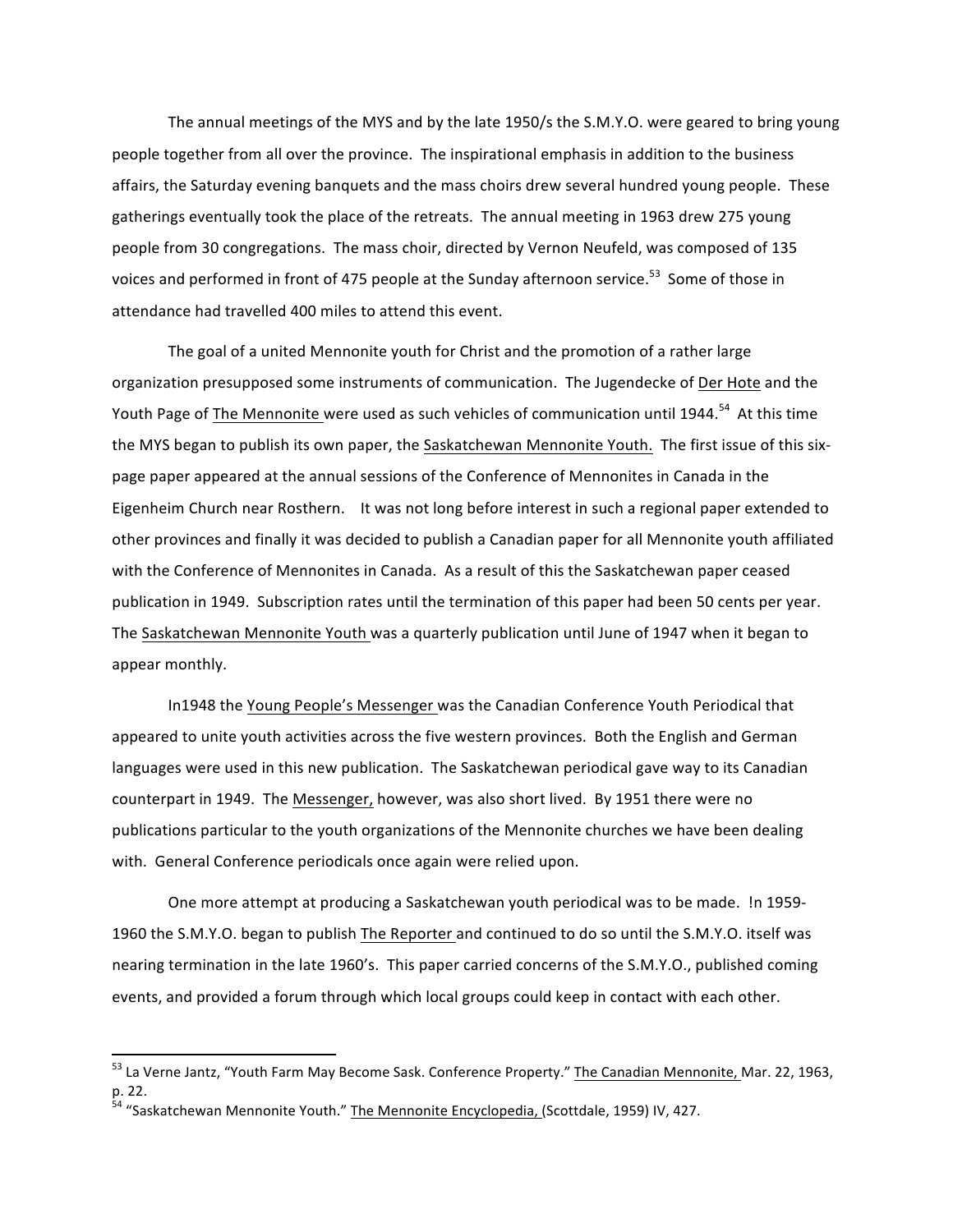The most unique method of promotion or publicity employed by the MYS was undoubtedly the production of a film, "God Giveth the Increase." This was basically documentary film depicting the work of the MYS and centering particularly on the Mennonite Youth Farm. This color film was produced by Wm. Zehr of the United States in 1957 and at a cost of \$4,500. The premiere showing took place at the Canadian Conference sessions in Saskatoon in 1958. This project for which money was borrowed, turned out to be a losing proposition. The film appeared to be more popular outside the province of Sask. than among MYS supporters. If a copy could be located today, it would be an interesting and valuable record of a dynamic organization that no longer exists.

Attention should be briefly focused on the relationship between the MYS and the General Conference related schools in Saskatchewan. There are a number of different aspects to the involvement of the schools.

Firstly, it should be pointed out that there was a certain interest on the part of the German-English Academy, or the Rosthern Junior College, in the farming operation of the Youth Farm. R.J.C. students on various occasions assisted with the chores, spring cleaning and even the raising of vegetables and meat supplies in an effort to provide economical food for the school.<sup>55</sup> The most interesting discussion between the MYS and the German-English academy is reported in a 1946 issue of Der Bote. The Academy was seeking to establish an agricultural training program. In connection with this a request was made to the Mennonite Youth Farm for co-operation and assistance. In response to this request, 10 acres or more of the best land was offered for experimental and training purposes. Permission was also given to work with some of the farm animals. Further details could be arranged.<sup>56</sup>

The Bible schools provided a good deal of the initial inspiration and leadership of the MYS. In the north this leadership expressed itself in the form of teaching, of preparing D.V.B.S. teachers and Sunday School workers and through presentations at the retreats. It has already been pointed out that organizational leadership was one of the main contributions of the Rosthern Bible School.

The Swift Current Bible Institute faculty provided some of the leadership of the youth activities in the south. In the summer Bible School and camp activities, a great percentage of the workers were S.C.B.I. students. While Christian education was one of the contributions of the Rosthern Bible School, evangelism was one of the contributions of the Swift Current Bible Institute. Faculty members in the persons of Nicholai Bannmann, Jacob Unrau and Hans Dyck were used in various parts

 $55$  Epp, Frank Education With a Plus, Waterloo, 1975, p. 156.  $56$  Die Jugendecke, Der Bote, Apr. 17, 1946, p. 6.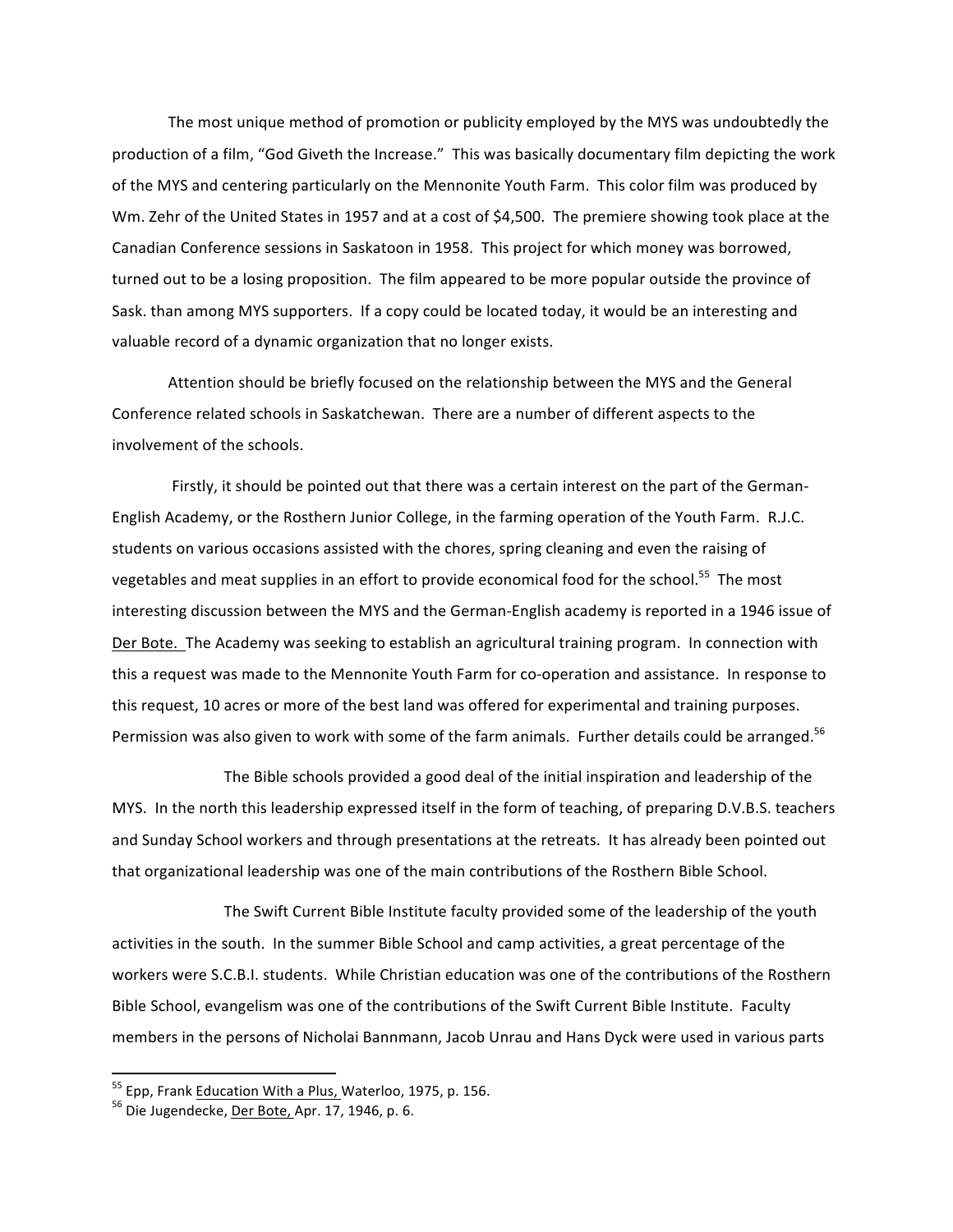of the province for the purpose of conduction evangelistic meetings. It was, at least in part, the revivalistic spirit and the winning of new converts that contributed to the vitality of the youth movement as it has been described.

All three schools provided music on an on-going basis for the retreats, annual meetings, and radio work for the MYS. The schools were also represented at special MYS activities and functions.

### G. DECLINE AND TERMINATION

The year 1963 appears to have been a crucial year in the life of S.M.Y.O. At this time both the Rosthern and Herbert Invalid Homes were facing major expansion programs. These institutions, as well as the two Camps, were demanding a great deal of the S.M.Y.O. Cabinet's time and energy. President Bill Thiessen reflected this concern at the organization's annual meeting in March, 1964 by indicating that some of the holdings "have grown out of our hands as it were." $57$  The Cabinet wished to be released of some of these obligations in order to give more attention to their youth.

Already in 1963, Otto Driedger, chairman of the Youth Farm Holdings Board, made the following comment: "because we serve older people and solicit funds from the entire church community, we feel that some of the responsibility of the Youth Farm should be carried by the Saskatchewan Conference."<sup>58</sup>

The S.M.Y.O. Cabinet received authorization from the delegate of the annual meeting to explore the possibility of transferring the Youth Farm and the Herbert Invalid Home Holdings to the Conference of Mennonites of Saskatchewan. The transfer was, subsequently approved at the 1964 annual sessions of the S.M.Y.O. Rev. H. T. Klassen, moderator of COMOS, accepted the transfer of holdings on behalf of his organization. He indicated that this action on the part of the youth symbolized their confidence in the Saskatchewan Conference.<sup>59</sup> The last properties of the S.M.Y.O. were given over to COMOS in 1965. These were the Elim Gospel Beach and the Pike Lake Bible Camp. The S.M.Y.O. was able to concentrate more directly on working with its youth. There was now, however, no visible or symbolic shape left which the organization could be clearly identified. Increasingly, the question was raised, "What is the S.M.Y.O.?"

<sup>&</sup>lt;sup>57</sup> Kay Martens, "Farm and Other Holdings Transferred to Conference. The Canadian Mennonite, May 31, 1964, p. 3.

<sup>&</sup>lt;sup>58</sup>Jantz, p. 9 & 12.

 $59$  Martens, p. 12.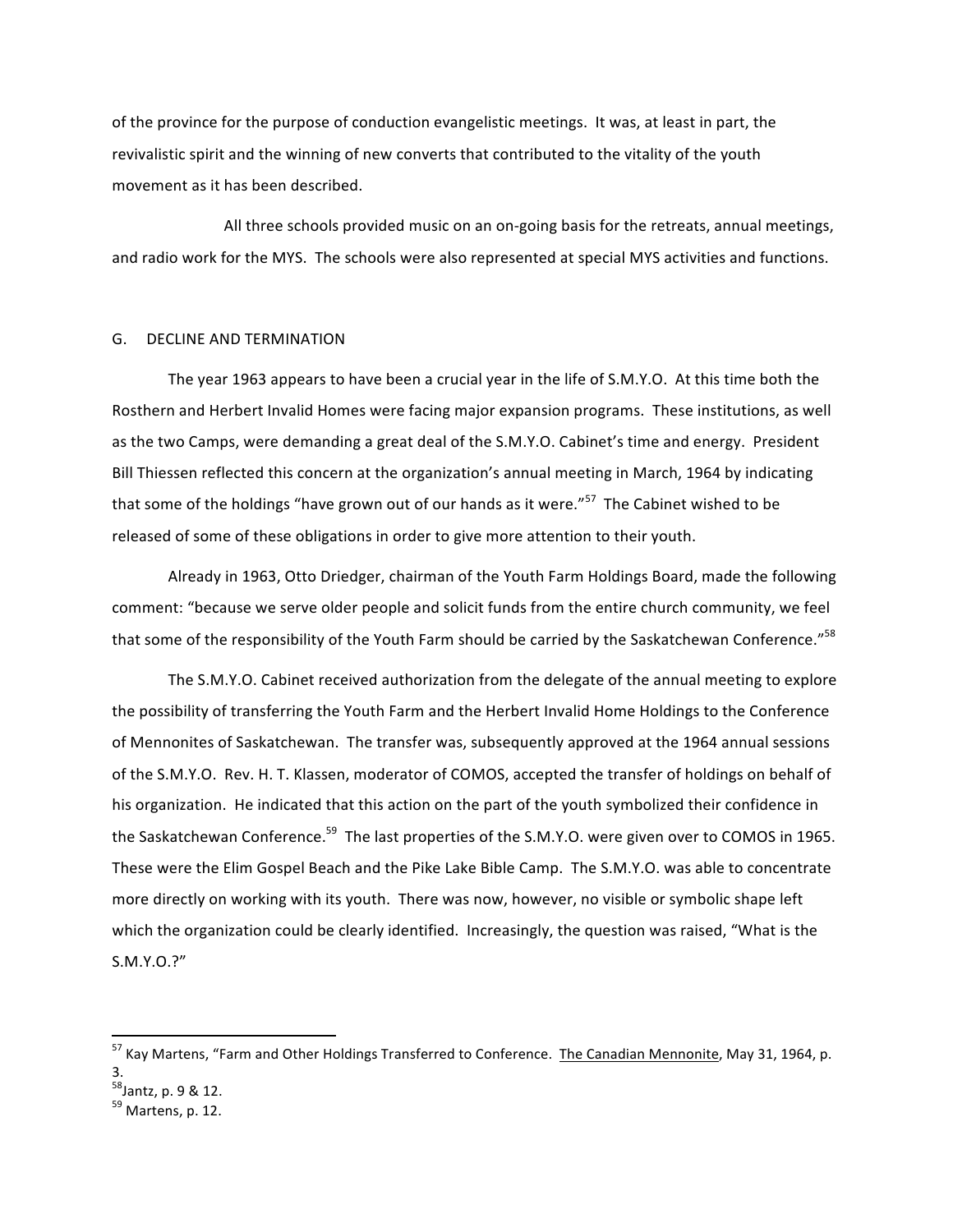The S.M.Y.O. Cabinet now made an effort to visit youth groups across the province to strengthen these groups. An effort was also made to continue to practise of conducting leadership workshops which had been held periodically since 1952. In addition, Voluntary Service involvement was promoted, including summer VS involvement in Indian communities in the North Battleford area. The annual meetings of the S.M.Y.O. continued to thrive beyond the mid 1960's.

The local youth groups, however, were struggling. Problems of leadership and purpose were some of the factors involved. This was reflected, increasingly at the provincial level. Leadership in the early days of the MYS was provided by people who were of the age of 30 or older. A number of them were ordained clergyman. Now leadership responsibility was carried by youth under 18 years of age.

An attempt was made to speak these problems by proposing that a youth worker be engaged. The S.M.Y.O. annual meeting in 1967 endorsed a Cabinet recommendation to that effect. This, however, did not materialize. The Cabinet itself, increasingly, raised questions pertaining to the meaning and the future of the S.M.Y.O. When local youth groups no longer showed interest in sending representation to meetings to discuss the future role of S.M.Y.O., it was decided to terminate the organization. The termination date was February 28, 1971.<sup>60</sup> Youth work now became the responsibility of the education Committee of COMOS. At present there are no organized youth activities at the provincial level.

## F. CONCLUSION

It has been suggested that the removal of holdings and concrete projects contributed to the loss of identity of the S.M.Y.O. The younger age of those entrusted with leadership also may have been a definite factor in the decline of the youth movement. Another reason contributing to this struggle was, undoubtedly, the negativism of the 1960's. Perhaps one of the greatest factors was a change of, or a loss of vision. Certainly, the vision of 1938 (two unreadable words) provided the basis for existence. A rising individualism and regionalism also undermined the ideal of the united Mennonite youth.

Whatever the factors, or reasons involved, an era of youth work in Saskatchewan has come to an end. It is small wonder that those who were involved in the formation and development look back with feelings of nostalgia and regret. It is no more. The story of the S.M.Y.O. is, however, an inspiring one. It is possible for the spirit of such a movement to live on in different shapes and forms. The

 $^{60}$  "S.M.Y.O. Dissolves," The Canadian Mennonite, Jan. 21, 1971.